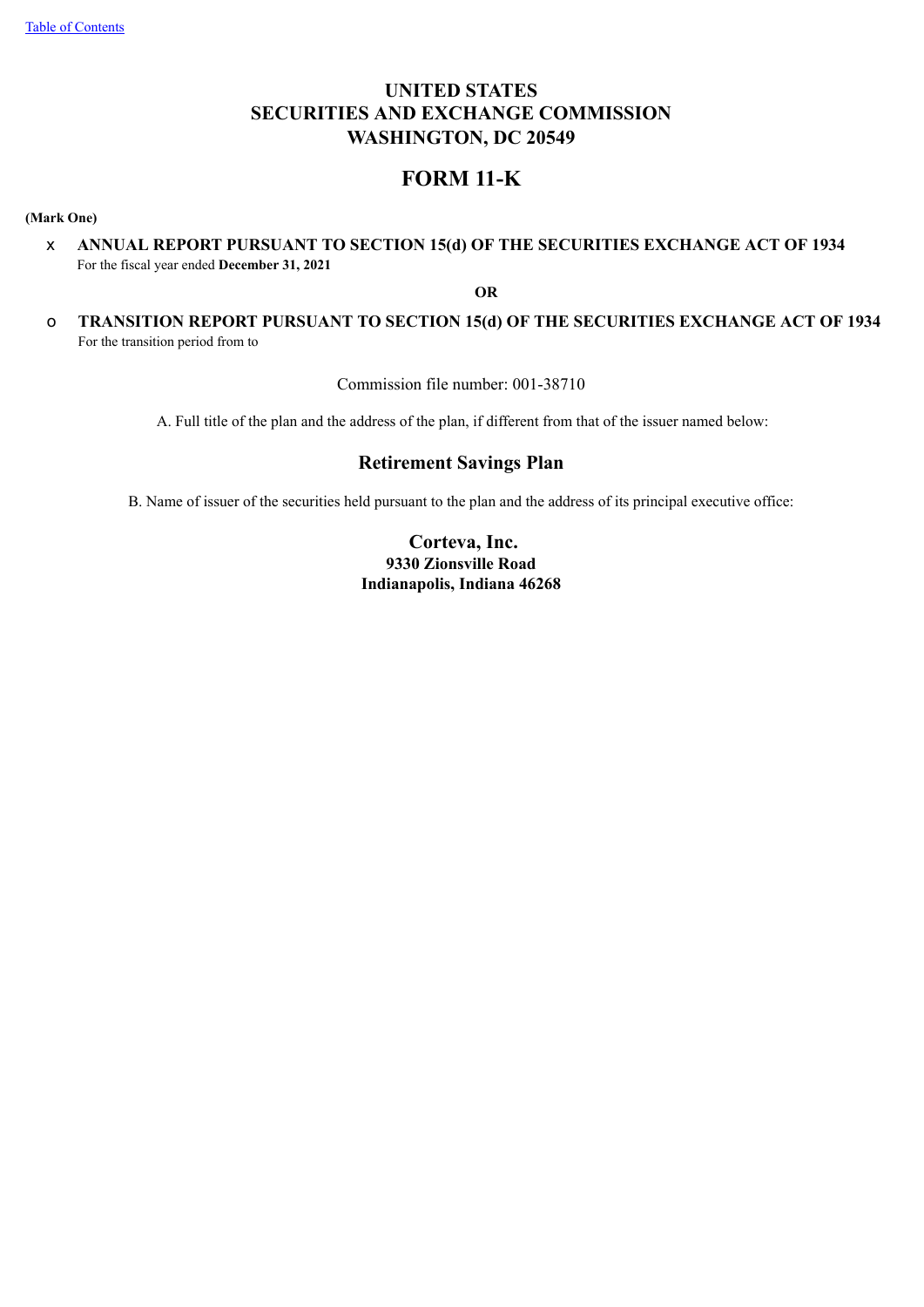# TABLE OF CONTENTS

|                                                                                                | Page           |
|------------------------------------------------------------------------------------------------|----------------|
| REPORT OF INDEPENDENT REGISTERED PUBLIC ACCOUNTING FIRM                                        |                |
| <b>FINANCIAL STATEMENTS:</b>                                                                   |                |
| Statements of Net Assets Available for Benefits as of December 31, 2021 and 2020               | $\overline{2}$ |
| Statement of Changes in Net Assets Available for Benefits for the Year Ended December 31, 2021 | $\overline{3}$ |
| <b>Notes to the Financial Statements</b>                                                       | $\overline{4}$ |
| <b>SUPPLEMENTAL SCHEDULE*:</b>                                                                 |                |
| Schedule of Assets (Held at End of Year) as of December 31, 2021                               | 20             |
| Schedule of Delinquent Participant Contributions for the year ended December 31, 2021          | 21             |
| <b>EXHIBIT INDEX</b>                                                                           | 22             |
| <b>SIGNATURE</b>                                                                               | 23             |

<span id="page-1-0"></span>\* All other schedules required by Section 2520.103-10 of the Department of Labor's Rules and Regulations for Reporting and Disclosure under the Employee Retirement Income Security Act of 1974 have been omitted because they are not applicable.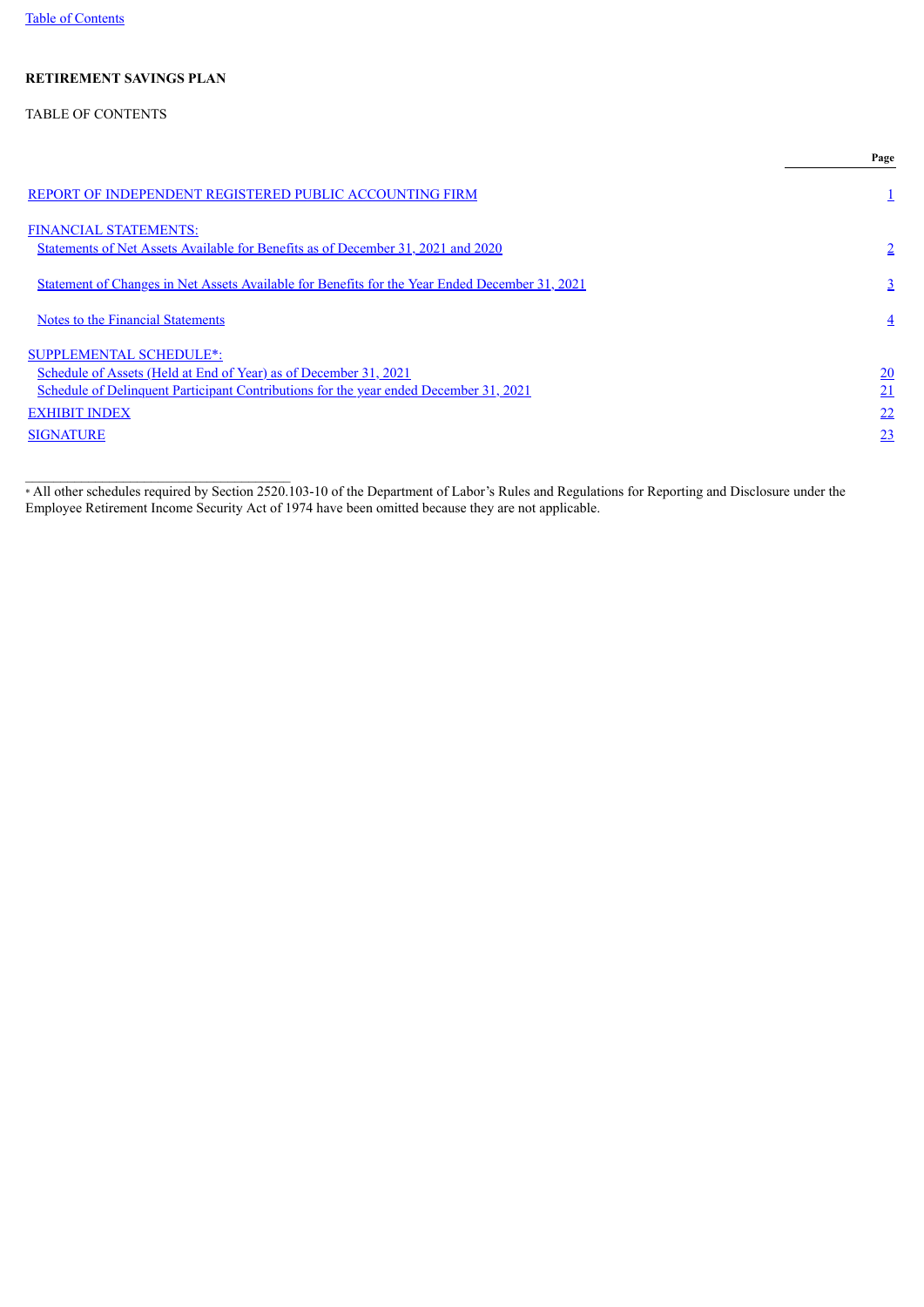### **Report of Independent Registered Public Accounting Firm**

To the Administrator and Plan Participants of Retirement Savings Plan

### *Opinion on the Financial Statements*

We have audited the accompanying statements of net assets available for benefits of Retirement Savings Plan (the "Plan") as of December 31, 2021 and December 31, 2020 and the related statement of changes in net assets available for benefits for the year ended December 31, 2021, including the related notes (collectively referred to as the "financial statements"). In our opinion, the financial statements present fairly, in all material respects, the net assets available for benefits of the Plan as of December 31, 2021 and December 31, 2020, and the changes in net assets available for benefits for the year ended December 31, 2021 in conformity with accounting principles generally accepted in the United States of America.

### *Basis for Opinion*

These financial statements are the responsibility of the Plan's management. Our responsibility is to express an opinion on the Plan's financial statements based on our audits. We are a public accounting firm registered with the Public Company Accounting Oversight Board (United States) (PCAOB) and are required to be independent with respect to the Plan in accordance with the U.S. federal securities laws and the applicable rules and regulations of the Securities and Exchange Commission and the PCAOB.

We conducted our audits of these financial statements in accordance with the standards of the PCAOB. Those standards require that we plan and perform the audit to obtain reasonable assurance about whether the financial statements are free of material misstatement, whether due to error or fraud.

Our audits included performing procedures to assess the risks of material misstatement of the financial statements, whether due to error or fraud, and performing procedures that respond to those risks. Such procedures included examining, on a test basis, evidence regarding the amounts and disclosures in the financial statements. Our audits also included evaluating the accounting principles used and significant estimates made by management, as well as evaluating the overall presentation of the financial statements. We believe that our audits provide a reasonable basis for our opinion.

#### *Supplemental Information*

The supplemental Schedule H, Line 4i - Schedule of Assets (Held at End of Year) as of December 31, 2021 and Schedule H, Line 4a - Schedule of Delinquent Participant Contributions for the year ended December 31, 2021 have been subjected to audit procedures performed in conjunction with the audit of the Plan's financial statements. The supplemental schedules are the responsibility of the Plan's management. Our audit procedures included determining whether the supplemental schedules reconcile to the financial statements or the underlying accounting and other records, as applicable, and performing procedures to test the completeness and accuracy of the information presented in the supplemental schedules. In forming our opinion on the supplemental schedules, we evaluated whether the supplemental schedules, including their form and content, are presented in conformity with the Department of Labor's Rules and Regulations for Reporting and Disclosure under the Employee Retirement Income Security Act of 1974. In our opinion, the supplemental schedules are fairly stated, in all material respects, in relation to the financial statements as a whole.

/s/ PricewaterhouseCoopers LLP Philadelphia, Pennsylvania June 13, 2022

We have served as the Plan's auditor since at least 1993. We have not determined the specific year we began serving as auditor of the Plan.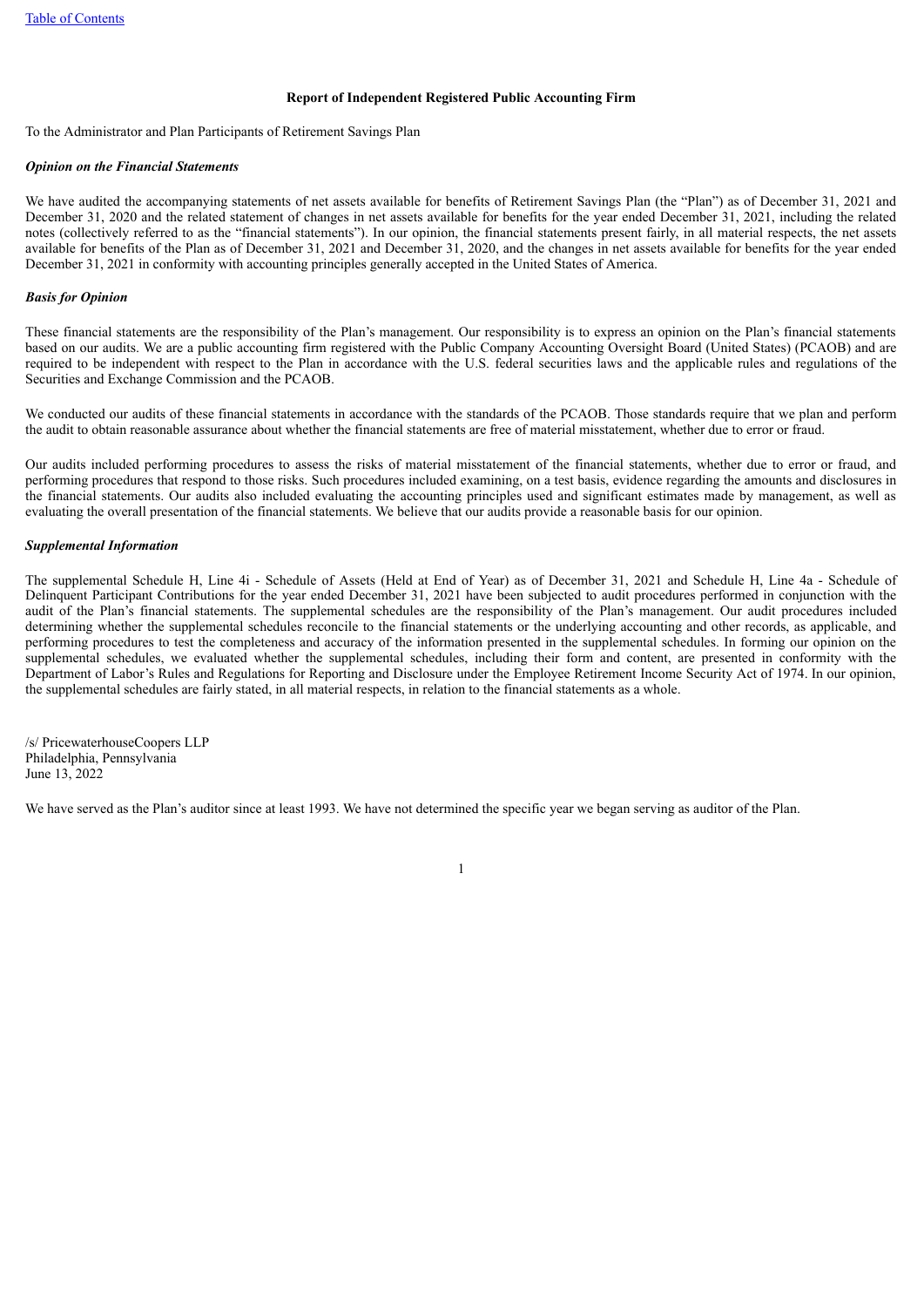## <span id="page-3-0"></span>**STATEMENTS OF NET ASSETS AVAILABLE FOR BENEFITS AS OF DECEMBER 31, 2021 AND 2020**

|                                                                                                                                                                        |              | 2021          |              | 2020          |
|------------------------------------------------------------------------------------------------------------------------------------------------------------------------|--------------|---------------|--------------|---------------|
| Assets:                                                                                                                                                                |              |               |              |               |
| Investments, at fair value:                                                                                                                                            |              |               |              |               |
| Participant-directed brokerage account                                                                                                                                 | $\mathbb{S}$ | 91,468,074    | $\mathbb{S}$ | 88,958,065    |
| Common stock                                                                                                                                                           |              | 114,745,461   |              | 99,110,063    |
| Total investments at fair value                                                                                                                                        |              | 206, 213, 535 |              | 188,068,128   |
|                                                                                                                                                                        |              |               |              |               |
| Plan interest in Corteva Agriscience Defined Contribution Plan Master Trust (formerly known as DuPont<br>and Related Companies Defined Contribution Plan Master Trust) |              | 7,691,710,154 |              | 7,338,139,979 |
|                                                                                                                                                                        |              |               |              |               |
| Receivables:                                                                                                                                                           |              |               |              |               |
| Participants' contributions                                                                                                                                            |              | 436           |              | 423           |
| Employer's contributions                                                                                                                                               |              | 31,817,824    |              | 3,533,735     |
| Notes receivable from participants                                                                                                                                     |              | 19,963,521    |              | 19,660,901    |
| Total receivables                                                                                                                                                      |              | 51,781,781    |              | 23,195,059    |
|                                                                                                                                                                        |              |               |              |               |
| Cash                                                                                                                                                                   |              | 3,204,035     |              | 3,370,727     |
|                                                                                                                                                                        |              |               |              |               |
| <b>Total assets</b>                                                                                                                                                    |              | 7,952,909,505 |              | 7,552,773,893 |
|                                                                                                                                                                        |              |               |              |               |
| Liabilities:                                                                                                                                                           |              |               |              |               |
| Accrued expenses                                                                                                                                                       |              | 49,500        |              | 47,000        |
|                                                                                                                                                                        |              |               |              |               |
| Net assets available for benefits                                                                                                                                      | \$           | 7,952,860,005 | \$           | 7,552,726,893 |

2

<span id="page-3-1"></span>See Notes to the Financial Statements beginning on page 4.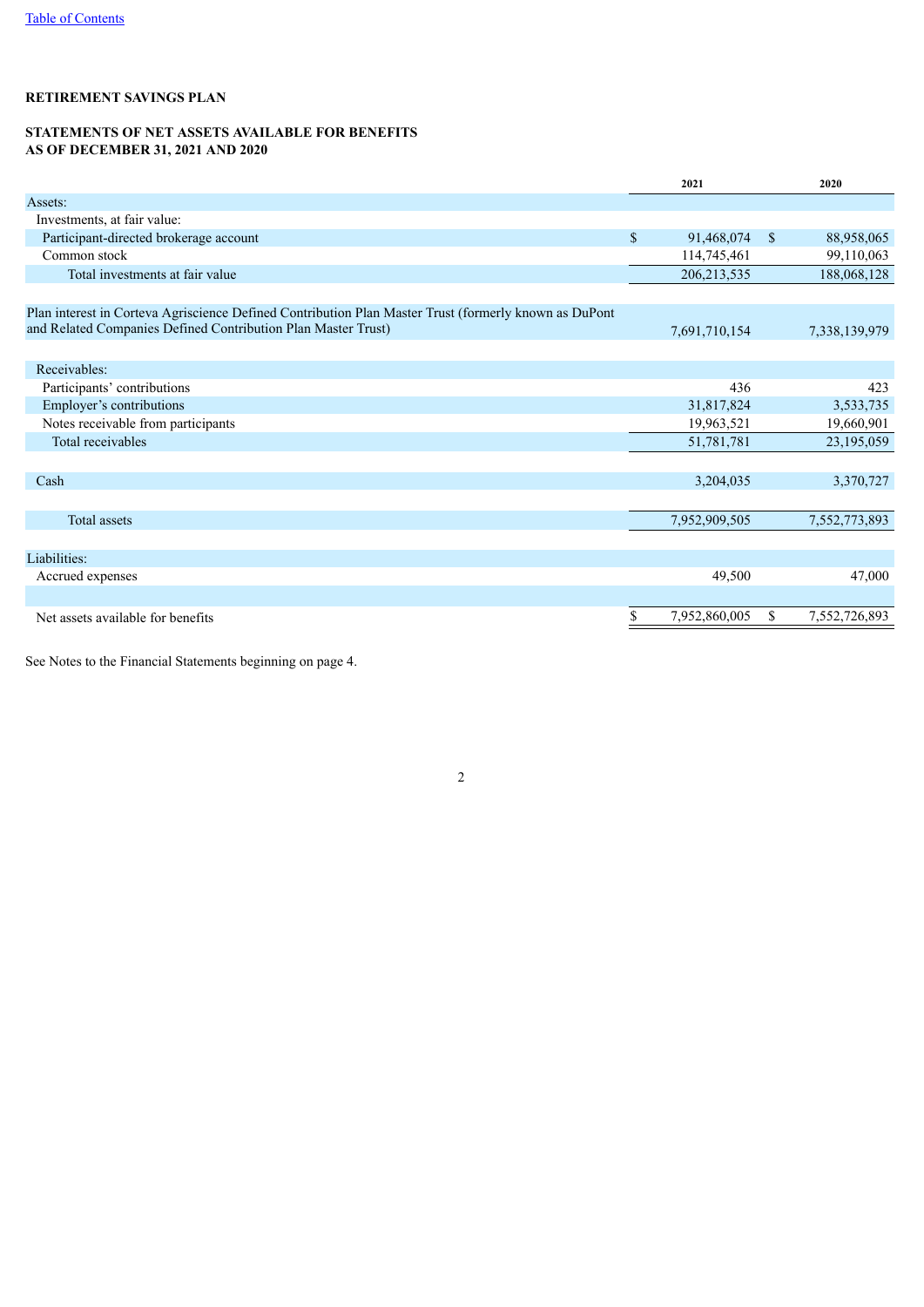## **STATEMENT OF CHANGES IN NET ASSETS AVAILABLE FOR BENEFITS FOR THE YEAR ENDED DECEMBER 31, 2021**

|                                                                                                                             |              | 2021          |
|-----------------------------------------------------------------------------------------------------------------------------|--------------|---------------|
| Additions:                                                                                                                  |              |               |
| Investment income:                                                                                                          |              |               |
| Net investment income from interest in Corteva Agriscience Defined Contribution Plan Master Trust (formerly known as DuPont |              |               |
| and Related Companies Defined Contribution Plan Master Trust)                                                               | $\mathbb{S}$ | 911,928,998   |
| Net appreciation in fair value of investments                                                                               |              | 26,224,151    |
| Dividend income                                                                                                             |              | 7,385,728     |
| Net investment income                                                                                                       |              | 945,538,877   |
|                                                                                                                             |              |               |
| Contributions:                                                                                                              |              |               |
| Employer's contributions, net                                                                                               |              | 94,125,193    |
| Participants' contributions                                                                                                 |              | 108,991,997   |
| Rollovers                                                                                                                   |              | 15,219,054    |
| Total contributions                                                                                                         |              | 218,336,244   |
|                                                                                                                             |              |               |
| Interest from notes receivable from participants                                                                            |              | 988,071       |
|                                                                                                                             |              |               |
| Total additions                                                                                                             |              | 1,164,863,192 |
|                                                                                                                             |              |               |
| Deductions:                                                                                                                 |              |               |
| Benefits paid to participants                                                                                               |              | 764,208,729   |
| Distribution of dividends                                                                                                   |              | 53,055        |
| Administrative expenses                                                                                                     |              | 1,416,851     |
| <b>Total deductions</b>                                                                                                     |              | 765,678,635   |
|                                                                                                                             |              |               |
| Net increase prior to asset transfers                                                                                       |              | 399,184,557   |
|                                                                                                                             |              |               |
| Asset transfers in from other plans                                                                                         |              | 948,555       |
|                                                                                                                             |              |               |
| Net increase                                                                                                                |              | 400,133,112   |
|                                                                                                                             |              |               |
| Net assets available for benefits:                                                                                          |              |               |
| Beginning of year                                                                                                           |              | 7,552,726,893 |
| End of year                                                                                                                 | \$           | 7,952,860,005 |

<span id="page-4-0"></span>See Notes to the Financial Statements beginning on page 4.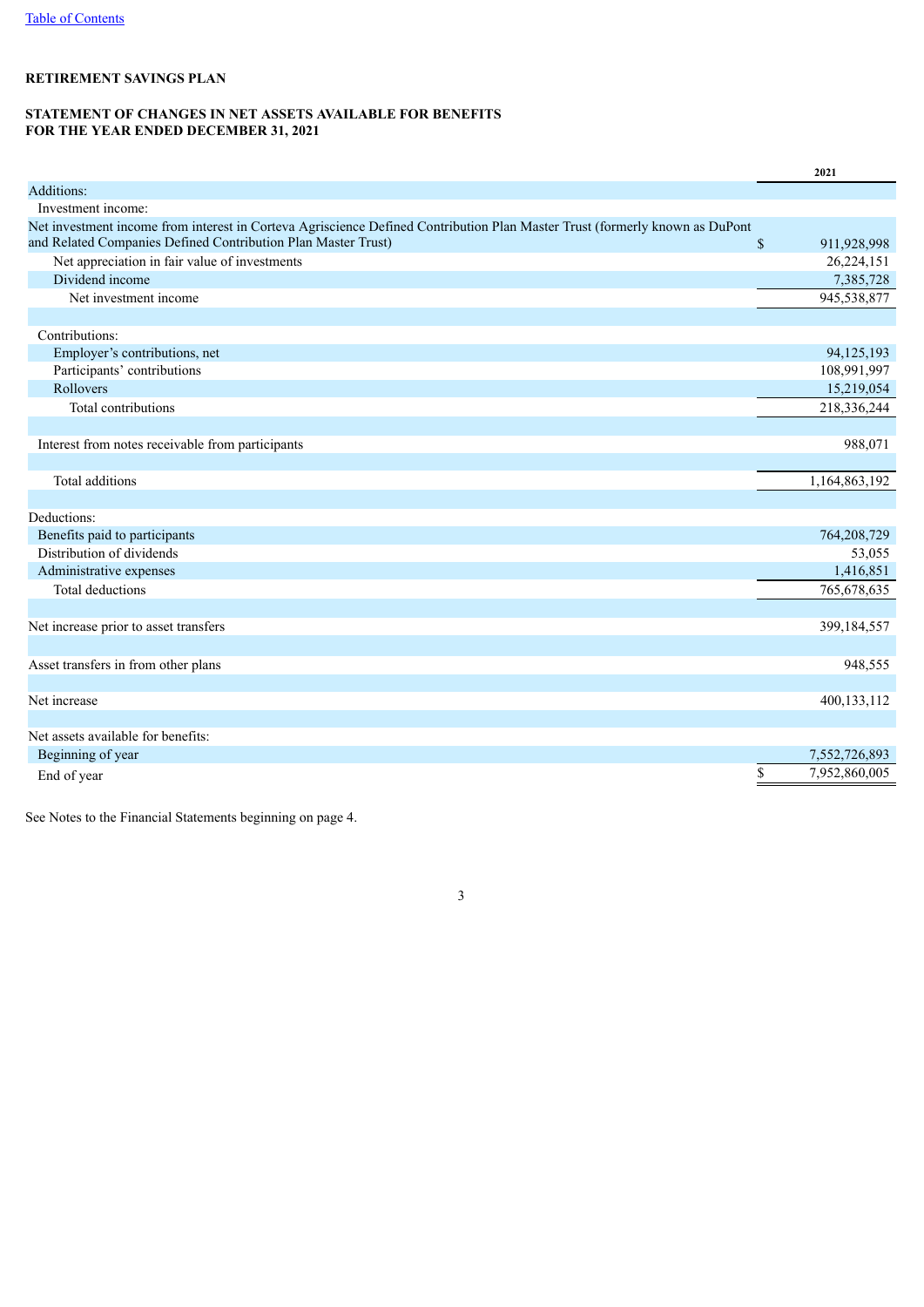## **NOTES TO THE FINANCIAL STATEMENTS AS OF DECEMBER 31, 2021 AND 2020, AND FOR THE YEAR ENDED DECEMBER 31, 2021**

## **NOTE 1 — DESCRIPTION OF THE PLAN**

The following description of the Retirement Savings Plan (the "Plan") is provided for general purposes only. Participants should refer to the Plan document for a more complete description of the Plan's provisions.

### **General**

Unless otherwise indicated or the context otherwise requires references in this Form 11-K to:

- "Corteva" or "the Company" refers to Corteva, Inc. and its consolidated subsidiaries (including EID);
- "EID" or "Plan sponsor" refers to E.I. du Pont de Nemours and Company and its consolidated subsidiaries or E.I. du Pont de Nemours and Company excluding its consolidated subsidiaries, as the context may indicate;
- "DowDuPont" refers to DowDuPont Inc. and its subsidiaries prior to the Separation of Corteva defined below, as the context may indicate;
- "Historical Dow" refers to the Dow Chemical Company and its consolidated subsidiaries prior to the Internal Reorganization defined below;
- "Internal Reorganizations" refers to the series of internal reorganization and realignment steps undertaken by EID and Historical Dow to realign its business into three groups: agriculture, materials science and specialty products. These steps include:
	- a. the April 1, 2019 transfer of the assets and liabilities aligned with EID's material science businesses including EID's ethylene and ethylene copolymers business, excluding its ethylene acrylic elastomers business, ("EID ECP") to DowDuPont, which were ultimately conveyed by DowDuPont to Dow;
	- b. the May 1, 2019 distribution of EID legal entities containing the assets and liabilities of EID's specialty products business to DowDuPont;
	- c. the May 2, 2019 conveyance of Historical Dow's agriculture business to EID; and
	- d. the May 31, 2019 contribution of EID to Corteva.

Refer to the Company's Annual Report on Form 10-K for the year ended December 31, 2020 for further information on the internal reorganization.

- "Dow" refers to Dow, Inc. after the Dow Distribution defined below;
- "DuPont" refers to DuPont de Nemours, Inc. formerly known as DowDuPont prior to the Separation of Corteva;
- "Dow Distribution" refers to the separation of DowDuPont's materials science business into a separate and independent public company effective as of 5:00 pm ET on April 1, 2019, by way of a distribution of Dow Inc. through a pro rata dividend in-kind of all of the then-issued and outstanding shares of Dow's common stock, par value \$0.01 per share, to holders of DowDuPont's common stock, as of the close of business on March 21, 2019; and
- "Corteva Distribution" refers to the separation of the agriculture business of DowDuPont effectuated through a pro rata distribution of all of the then-issued and outstanding shares of common stock, par value \$0.01 per share, of Corteva, Inc., which was then a wholly-owned subsidiary of DowDuPont, to holders of record of DowDuPont common stock as of the close of business on May 24, 2019.

The Plan is a defined contribution plan subject to the provisions of the U.S. Employee Retirement Income Security Act of 1974 ("ERISA"), as amended, and the U.S. Internal Revenue Code ("IRC") established by the Board of Directors of Corteva, Inc. The Plan is a tax-qualified, contributory profit-sharing plan.

DowDuPont was formed on December 9, 2015 to effect an all-stock, merger of equals strategic combination between Historical Dow and EID. On August 31, 2017 at 11:59 p.m. ET, pursuant to the Agreement and Plan of Merger, dated as of December 11, 2015, as amended on March 31, 2017 (the "Merger Agreement"), Historical Dow and EID each merged with wholly owned subsidiaries of DowDuPont ("Mergers") and, as a result of the Mergers, Historical Dow and EID became subsidiaries of DowDuPont (collectively, the "Merger"). Historical Dow and EID did not merge their defined contribution plans as a result of the Merger.

On April 2, 2019, following the completion of the Dow Distribution, Dow commenced trading under the symbol "DOW" on the New York Stock Exchange. Prior to the commencement of trading on April 2, 2019, participants in the Plan who were stockholders and held DowDuPont stock as of the close of business on April 1, 2019 received one share of Dow common stock for every three shares of DowDuPont common stock.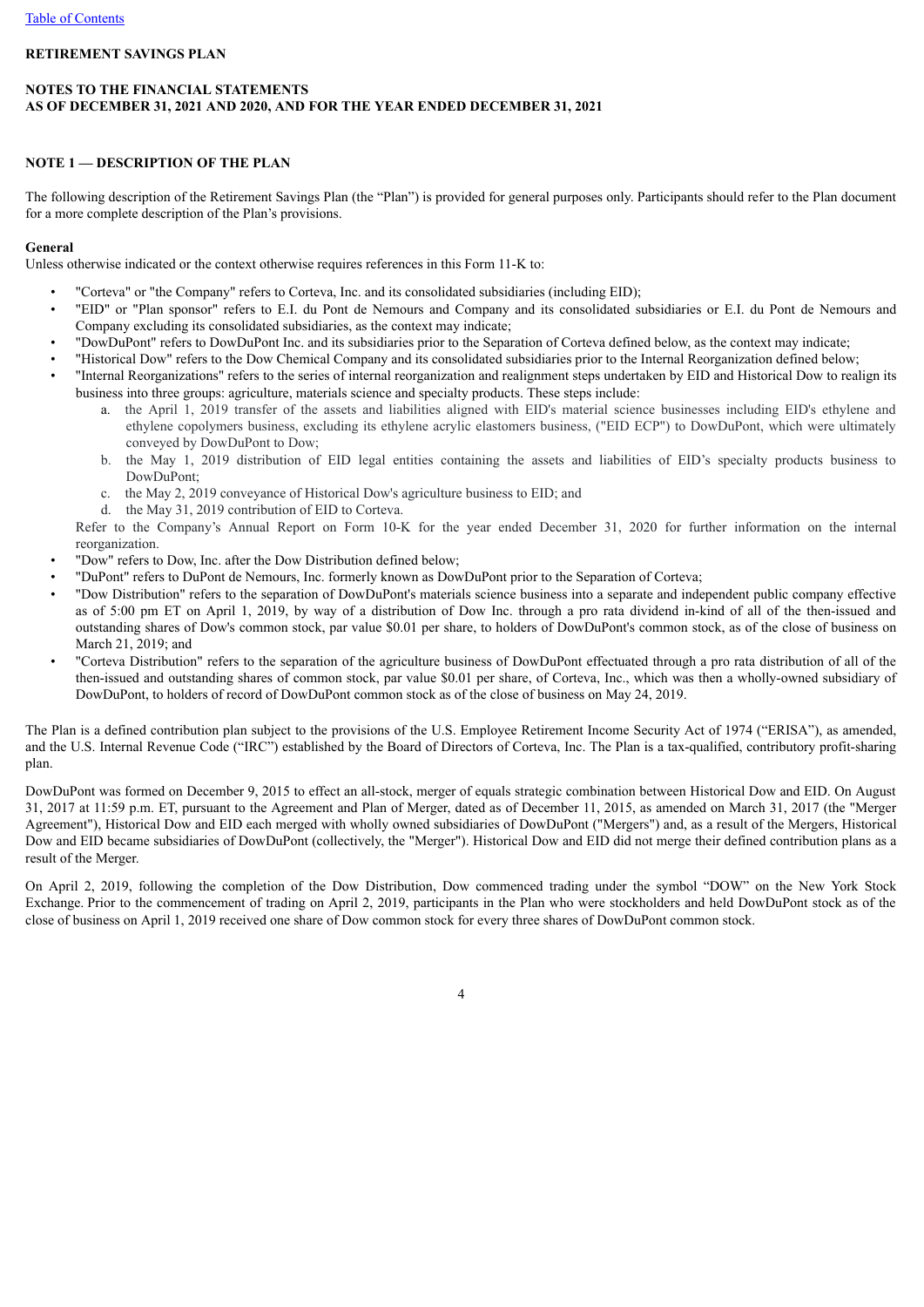Participants in the Plan who held DowDuPont stock as of the close of business on May 29, 2019 received one share of Corteva common stock for every three shares of DowDuPont common stock. On June 1, 2019, Corteva, Inc. became an independent, publicly traded company through the previously announced separation of the agriculture business of DowDuPont. Following the Corteva Distribution, DowDuPont changed its registered name from "DowDuPont Inc." to "DuPont de Nemours, Inc." and continues to hold the specialty products business. Following the Corteva Distribution, DuPont de Nemours, Inc. ("DuPont") common stock is traded on the NYSE under the ticker symbol "DD".

In connection with the Dow Distribution and the Corteva Distribution, DowDuPont, Dow, and Corteva entered into an employee matters agreement, effective as of April 1, 2019 ("Employee Matters Agreement"), which states:

- Effective April 1, 2019, the Plan participants aligned with DowDuPont's materials science business ceased contributions to the Plan. Additionally, Dow employees aligned with Corteva and DuPont businesses were allowed to enter the Plan as new participants when those entities formally adopted the Plan as of April 1, 2019. No plan assets were transferred to or from the Plan as a result of the Dow Distribution. At the participant's discretion, their assets in former plans were rolled into the Plan.
- Effective June 1, 2019, the Plan participants aligned with DuPont ceased to contribute to the Plan. For participants aligned with DuPont, Corteva and DuPont agreed to cooperate in good faith to cause a trustee-to-trustee transfer of all assets and liabilities (including notes receivable from participants (loans) in-kind). The Transfer was completed in June 2019 and was conducted in accordance with Section 414(l) of the Code, Treasury Regulation Section 1.414(l)-1 and Section 208 of the Employee Retirement Income Security Act of 1974, as amended.

In March 2021, \$948,555 in assets, which consisted of \$929,517 in investments and \$19,038 in loans, were transferred from the Granular, Inc. 401(k) Plan to the Plan. There was a blackout period from March 15, 2021 through March 26, 2021 that applied to participants of the Granular, Inc. 401(k) Plan who moved to the Plan effective January 1, 2021.

### **Administration**

The Plan Administrator is the Benefit Plan Administrative Committee, whose members are appointed by EID. The Savings Plan Investment Committee, whose members are also appointed by EID, has responsibility for selecting and overseeing the Plan investments and determining the Plan's valuation policies utilizing information provided by the investment advisers, custodians and insurance companies. EID holds authority to appoint trustees and has designated Bank of America, N.A. ("Bank of America") and Northern Trust Corporation ("Northern Trust") as trustees for the Plan. Bank of America is the trustee for the balances in common stocks and mutual funds held in the participant-directed brokerage accounts and also provides recordkeeping and participant services. The Plan entered into a Master Trust Agreement with Northern Trust to establish the DuPont and Related Companies Defined Contribution Plan Master Trust (the "Master Trust") on January 28, 2008. The Master Trust was renamed to Corteva Agriscience Defined Contribution Plan Master Trust effective January 1, 2021. See Note 3 for further information.

#### **Participation**

All employees of the Company or the Company's subsidiaries and general partnerships that have adopted the Plan are eligible to participate in this Plan, except represented employees in a bargaining unit that has not accepted the terms of this Plan and individuals who are classified by the Company as leased employees and independent contractors. Individuals who are receiving severance pay, retainer, or other fees under contract are not eligible to elect or receive contributions in the Plan with respect to such compensation. No temporary employees are eligible for participation in the Plan. Temporary employees are defined as individuals hired to complete a special project of limited duration or to fill the vacancy of an employee who is on a leave of absence.

### **Contributions**

Eligible employees may participate in the Plan by authorizing the Company to make payroll deductions. Participants may elect to make before-tax, Roth 401(k) or after-tax contributions of 1% to 90% of eligible compensation, as defined. Participants who have attained age 50 before the end of the Plan year are eligible to make catch-up contributions.

Participants are automatically enrolled in the Plan at a 6% before-tax savings rate and increased 1% annually, up to a maximum of 15% of pay, if no action is taken by the employee within 60 days from the date of hire.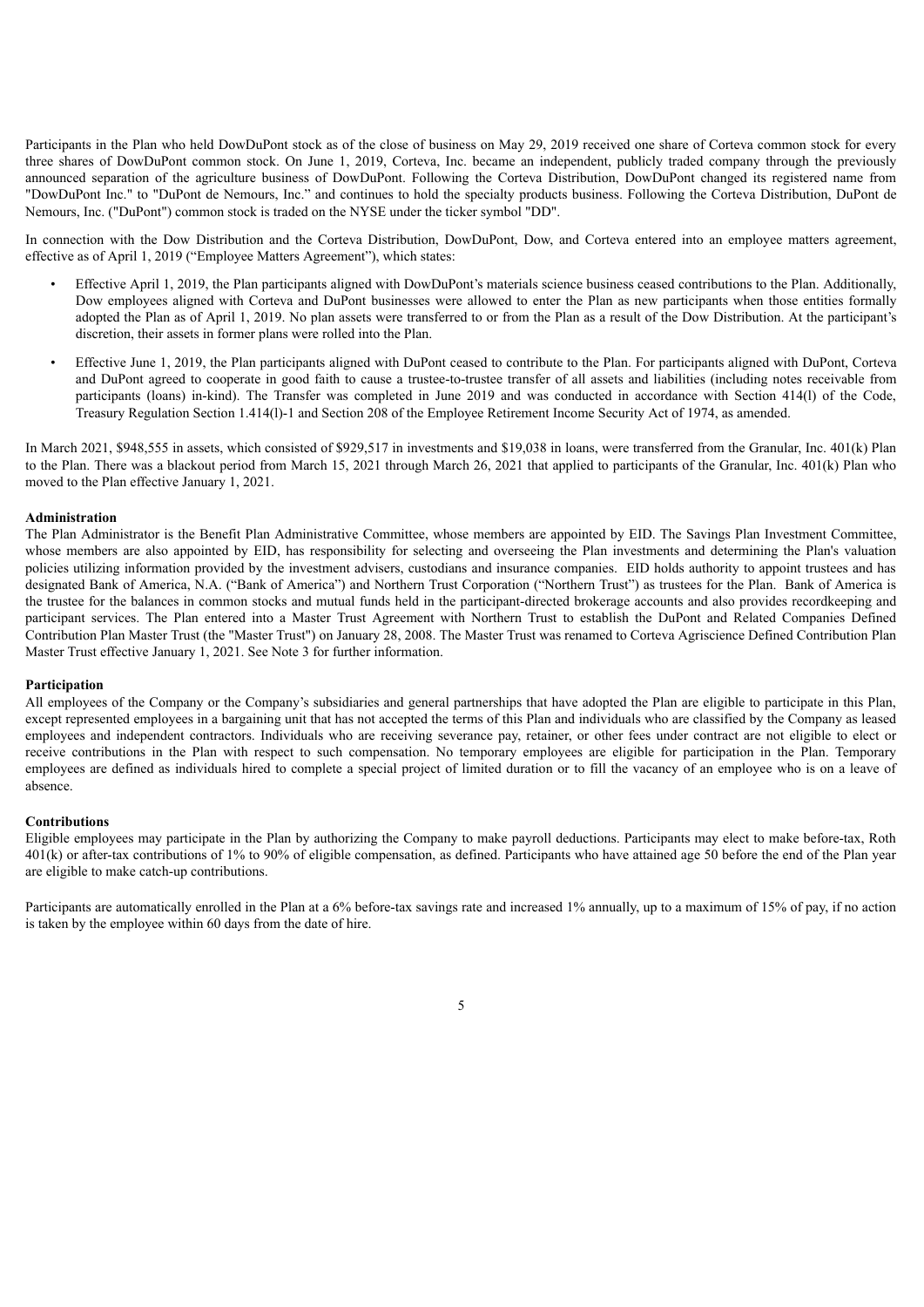Under automatic enrollment the participant assets are invested in accordance with a managed account feature offered by Bank of America. The participant may elect not to participate in the Plan at any time. All of the above participant's savings and elections are subject to regulatory and Plan limitations.

The Company makes a matching contribution equal to 100% of a participant's contribution, up to 6% of eligible compensation. In addition, the Company makes a contribution ("Retirement Savings Contribution"), annually in the first quarter following the plan year, only to participants who are actively employed on December 31 of the applicable plan year, currently equal to 3% of eligible pay, regardless of the employee's contribution election. Contributions to the Plan are subject to certain limits imposed by the U.S. Internal Revenue Service ("IRS") and the Plan terms.

#### **Participant Accounts**

The Plan's record-keeper maintains an account in the name of each participant to which each participant's contributions, Company's matching contributions, Retirement Savings Contributions and allocations of Plan net earnings and losses, if any, are recorded. Allocations are based on participant earnings or account balances, as defined. The benefit to which a participant is entitled is the benefit that can be provided from the participant's vested account.

## **Investments**

Participants direct the investment of the contributions into various investment options offered by the Plan. The Plan currently offers through the Master Trust, 5 passively managed index funds, 6 actively managed custom-designed funds, 11 target retirement funds, and a stable value fund. Additionally, the Plan currently offers Corteva common stock and the self-directed brokerage account where participants can choose from various funds and mutual fund families. The Plan also contains an Employee Stock Ownership Plan where participants can elect to have dividends on common stock distributed to them in cash instead of being reinvested in their Plan account. For the year ended December 31, 2021, \$53,055 in dividends were distributed to participants in cash.

## **Vesting**

Participant contributions and the Company's matching contributions are fully and immediately vested. Retirement Savings Contributions are fully vested after any of the following circumstances:

- The participant has completed at least three years of service with the Company;
- The participant reaches age 65 while working for the Company;
- The participant terminates employment with the Company due to becoming totally disabled while working for the Company;
- The participant's job with the Company is eliminated;
- The participant's spouse is transferred by the Company to an employment location outside the immediate geographic area while the participant is working for the Company, and the participant terminates employment with the Company;
- The participant dies while actively employed by the Company.

#### **Notes Receivable from Participants**

Participants may borrow up to one-half of their non-forfeitable account balances, excluding the Retirement Savings Contribution account, subject to a \$1,000 minimum and up to a maximum equal to the lesser of \$50,000 (less the participants highest outstanding loan balance during the previous 12 months) or 50% of their account balance. The loans are executed by promissory notes and have a minimum term of 1 year and a maximum term of 10 years, except for qualified residential loans, which have a maximum term of 15 years. Loans previously transferred into the Plan could have a maximum original term of 15 years. The rate of interest on loans are commensurate with the prevailing interest rate charged on similar loans made within the same locale and time period and remain fixed for the life of the loan. The loans are repaid over the term in installments of principal and interest by deduction from pay or through ACH account debit. A participant also has the right to repay the loan in full, at any time, without penalty. As a result of the Coronavirus Aid, Relief, and Economic Security (CARES) Act, the plan allowed participants who were impacted by Coronavirus to delay loan payments due between March 27, 2020 and December 31, 2020 for up to one year. At December 31, 2021, loan interest rates ranged from 4.25% to 6.50%.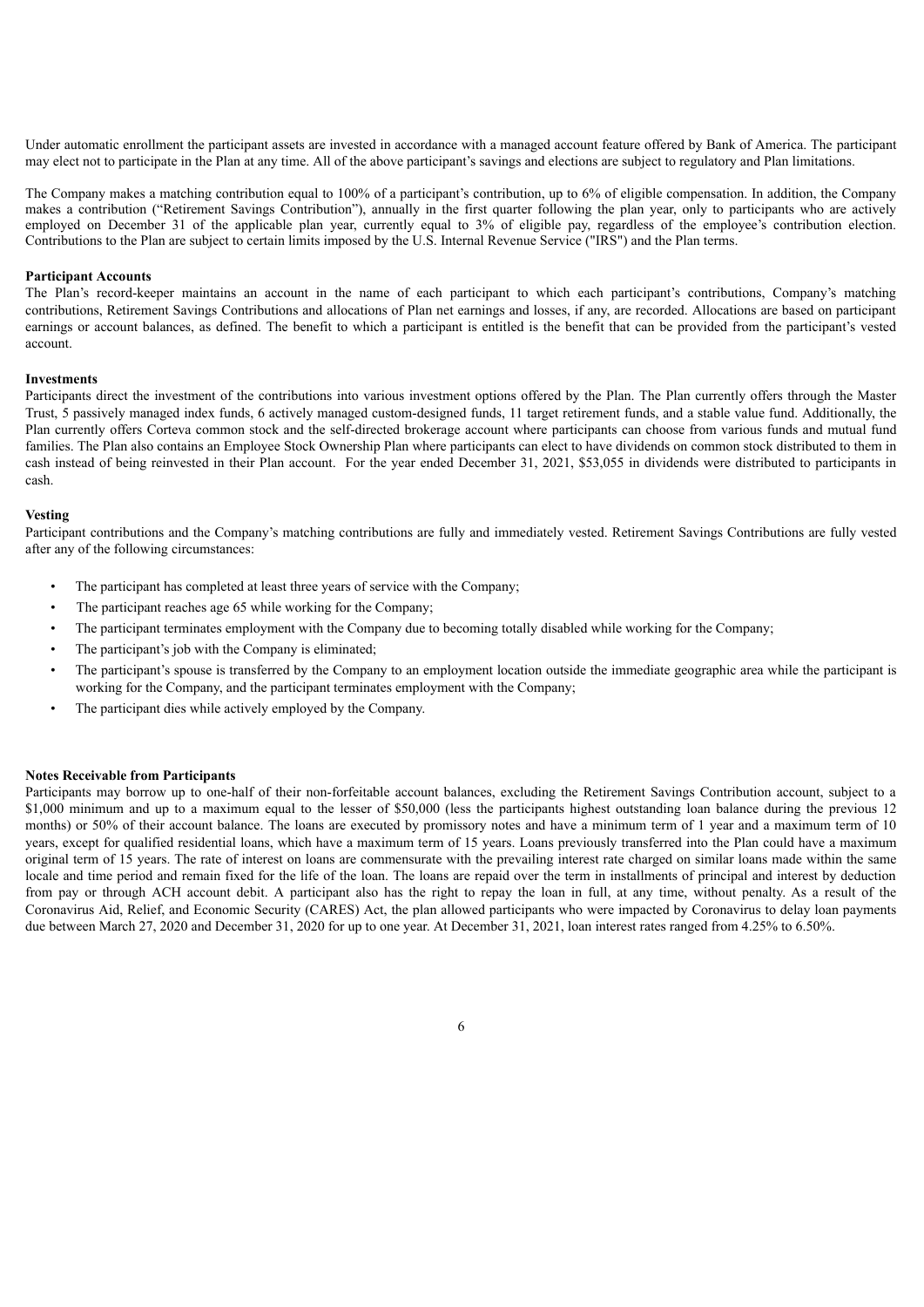#### **Withdrawals**

Participants may make a hardship withdrawal from their account for specified reasons set forth in the Plan upon establishing an immediate and heavy financial need. The amount of the hardship withdrawal cannot exceed the amount necessary to satisfy the financial need, including any amounts necessary to pay taxes or penalties reasonably expected to result. Additionally, a participant may request an in-service withdrawal of certain contributions and their investment earnings upon reaching the age of 59 ½. As a result of the CARES Act, the Plan allowed participants who were impacted by Coronavirus to elect a Coronavirus-Related Distribution (CRD) of up to \$100,000. The election had to be made by December 31, 2020. The repayments are allowed within three years after the date that the distribution was received.

#### **Payment of Benefits**

Participants may request a full distribution of their accounts when they terminate employment with the Company and all affiliates. However, the Retirement Savings Contributions will be paid only to the extent that they are vested in the employee's account. On separation from service, a participant also may elect to receive the value of their account balance in installment payments. Required minimum distributions will begin in April of the calendar year following the later of the year in which the participant attains the required minimum distribution age or the year following retirement or termination of employment. As a result of the Setting Every Community Up for Retirement Enhancement ("SECURE") Act of 2019, the required minimum distribution age is  $70\frac{1}{2}$  for anyone born before July 1, 1949 and age 72 for everyone else.

#### **Forfeited Accounts**

At December 31, 2021 and 2020, forfeited nonvested accounts totaled \$686 and \$7,081, respectively. Forfeitures can be used, as defined by the Plan, to pay administrative expenses, reinstate participant accounts and to reduce the amount of future employer contributions. A participant's account may be reinstated if the participant becomes a covered employee by the Plan prior to incurring five consecutive one-year breaks in service. The participant account will be reinstated as soon as practical after the date the participant becomes a covered employee. Forfeited accounts of \$856,552 were used to reduce employer contributions for the year ended December 31, 2021. In addition, forfeited accounts were used to reinstate participant's accounts and pay for administrative expenses in the amounts of \$333,672 and \$88,310, respectively.

#### **Administrative Expenses**

Administrative expenses, including but not limited to, recordkeeping expenses, trustee fees and transactional costs may be paid by the Plan, at the election of the Plan Administrator. Expenses paid by the Plan for the year ended December 31, 2021 were \$1,416,851, which excludes expenses paid by the Master Trust. Brokerage fees, transfer taxes, investment fees and other expenses incidental to the purchase and sale of securities and investments shall be included in the cost of such securities or investments, or deducted from the sales proceeds.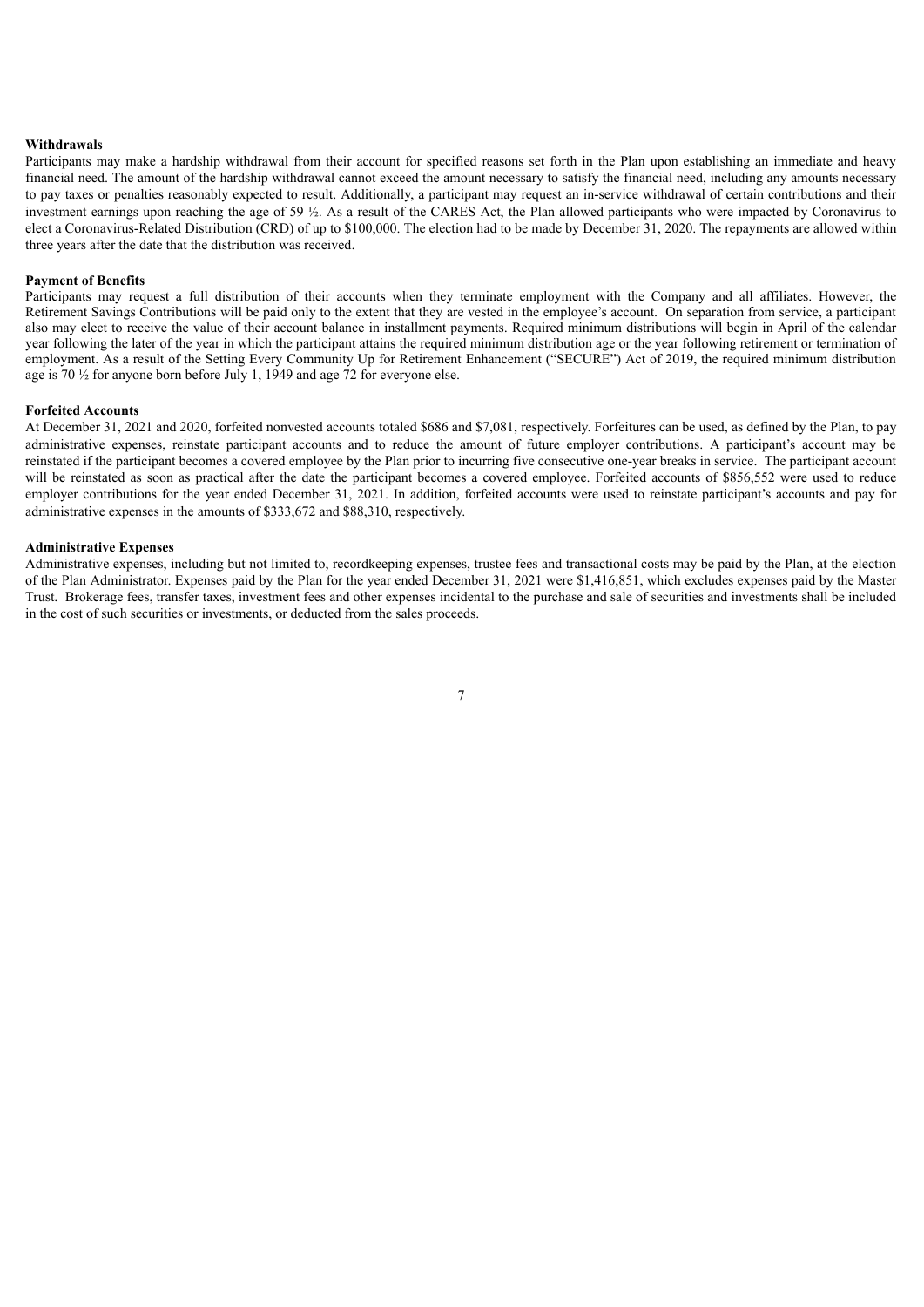## **NOTE 2 — SIGNIFICANT ACCOUNTING POLICIES**

#### **Basis of Accounting**

The accompanying financial statements of the Plan have been prepared on the accrual basis of accounting in accordance with generally accepted accounting principles in the United States of America ("GAAP").

#### **Use of Estimates**

The preparation of financial statements in conformity with GAAP requires management to make estimates and assumptions that affect the reported amounts of assets, liabilities, and changes therein and disclosure of contingent assets and liabilities. Actual results could differ from those estimates.

#### **Risks and Uncertainties**

The Plan utilizes various investment options, which include investments in the Master Trust, in any combination of equities, fixed income securities, mutual funds, common collective trusts, traditional, separate account and synthetic guaranteed investment contracts ("GICs"), currency and commodities, futures, forwards, options and swaps. Investment securities, in general, are exposed to various risks, such as interest rate risk, credit risk, and overall market volatility. Market risks include global events which could impact the value of investment securities, such as a pandemic or international conflict. Due to the level of risk associated with certain investment securities, it is at least reasonably possible that changes in the values of investment securities will occur in the near term and that such change could materially affect participants' account balances and the amounts reported in the financial statements.

#### **Investment Valuation and Income Recognition**

The Plan's investments are stated at fair value, except for fully benefit-responsive investment contracts, which are reported at contract value. Fair value of a financial instrument is the price that would be received to sell an asset or paid to transfer a liability in an orderly transaction between market participants at the measurement date. Common stocks are valued at the year-end market price of the common stocks. The mutual funds, included in the participantdirected brokerage account investments, consist of shares of registered investment companies comprised of equity and fixed income funds and are valued at the net asset value of shares held by the Plan at year-end.

Net appreciation (depreciation) includes the Plan's gains and losses on investments bought and sold as well as held during the year.

Purchases and sales of investments are recorded on a trade-date basis. Realized gains and losses on the sale of common stocks are based on average cost of the securities sold. Interest income is recorded on the accrual basis. Dividend income is recorded on the ex-dividend date. Capital gain distributions are included in dividend income.

#### **Notes Receivable from Participants**

Notes receivable from participants are measured at their unpaid principal balance plus any accrued but unpaid interest. Delinquent participant loans are recorded as distributions based on the terms of the Plan document.

#### **Payment of Benefits**

Benefit payments to participants are recorded upon distribution. Amounts allocated to accounts of persons who have elected to withdraw from the Plan, but have not yet been paid, were \$1,617,128 and \$2,037,464 at December 31, 2021 and 2020, respectively.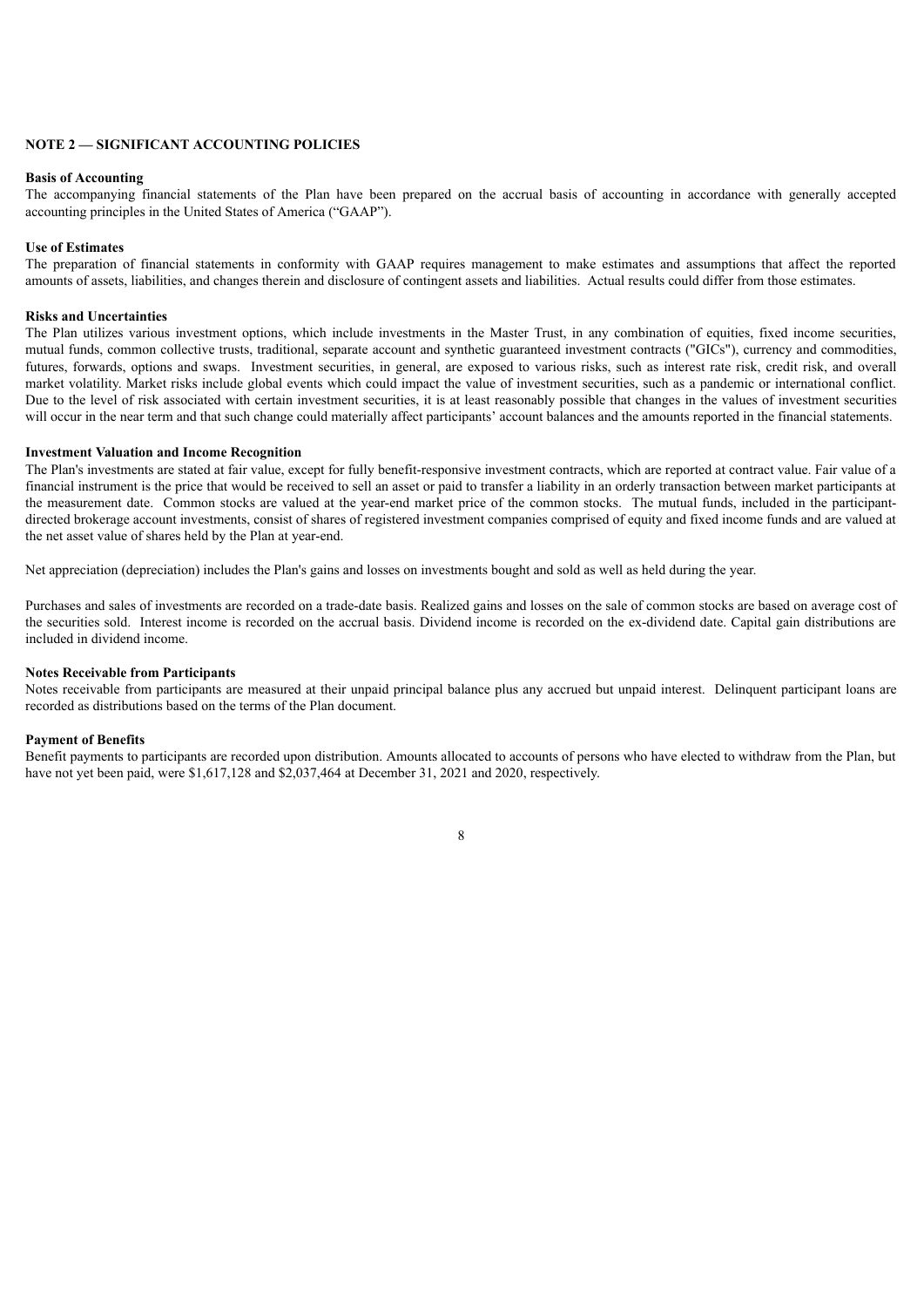## **NOTE 3 — INTEREST IN MASTER TRUST**

The objective of the Master Trust is to allow participants from affiliated plans to invest in several custom designed investment choices through separately managed accounts. The Master Trust contains several actively managed investment pools and commingled index funds offered to participants as "core investment options" and "age-targeted options". The investment pools are administered by different investment managers through separately managed accounts at Northern Trust. The Master Trust also includes the Master Trust Stable Value Fund (the "Stable Value Fund"). DuPont Capital Management Corporation ("DCMC"), a registered investment adviser and wholly-owned subsidiary of EID, has the oversight responsibility for the investments' managers and evaluates the funds' performances under the Master Trust, except for the Stable Value Fund, which is actively managed by DCMC.

At December 31, 2021 and 2020, no other plans participated in the Master Trust.

To participate in the Master Trust, affiliates who sponsor qualified savings plans and who have adopted the Master Trust Agreement are required to make payments to Northern Trust of designated portions of employees' savings and other contributions by the affiliate. Investment income relating to the Master Trust is allocated based on the individual Plan's specific interest within the Master Trust.

## **Master Trust Investments**

The investments of the Master Trust are reported at fair value, except fully benefit-responsive investment contracts, which are reported at contract value. Purchases and sales of the investments within the Master Trust are reflected on a trade-date basis. Dividend income is recorded on the ex-dividend date. Interest income is recorded on the accrual basis.

Mutual funds are valued at the net asset value of shares held by the Master Trust at year-end. Units held in common collective trusts ("CCTs") are valued at the net asset value as reported by the CCTs' trustee as a practical expedient to estimate fair value.

Common stock, preferred stock, options and futures traded in active markets on national and international securities exchanges are valued at the closing price, the price of the last trade, or the mid-price on the last business day of each period presented.

Fixed income securities are valued using either the reported bid price at the close of business or pricing models maximizing the use of observable inputs for similar securities. This includes basing value on yields currently available on comparable securities of issuers with similar credit ratings.

Forward foreign currency contracts are valued at fair value, as determined by Northern Trust (or independent third parties on behalf of the Master Trust), using quoted forward foreign currency exchange rates. At the end of each period presented, open contracts are valued at the current forward foreign currency exchange rates, and the change in market value is recorded as an unrealized gain or loss. When the contract is closed or delivery taken, the Master Trust records a realized gain or loss equal to the difference between the value of the contract at the time it was opened and the value at the time it was closed.

Swap contracts are valued at fair value, as determined by Northern Trust (or independent third parties on behalf of the Master Trust) utilizing pricing models and taking into consideration exchange quotations on underlying instruments, dealer quotations and other market information.

Investments denominated in currencies other than the United States dollar are converted using exchange rates prevailing at the end of the periods presented. Purchases and sales of such investments are translated at the rate of exchange on the respective dates of such transactions.

The Plan includes certain restrictions designed to prevent market timing transactions and excessive trading that prohibit the purchase and subsequent sale of certain Plan Funds within a specified timeframe. There is a minimum waiting period block of five business days which applies to all sell orders and repurchases of all Master Trust Plan Funds except Corteva Stock and the Stable Value Fund.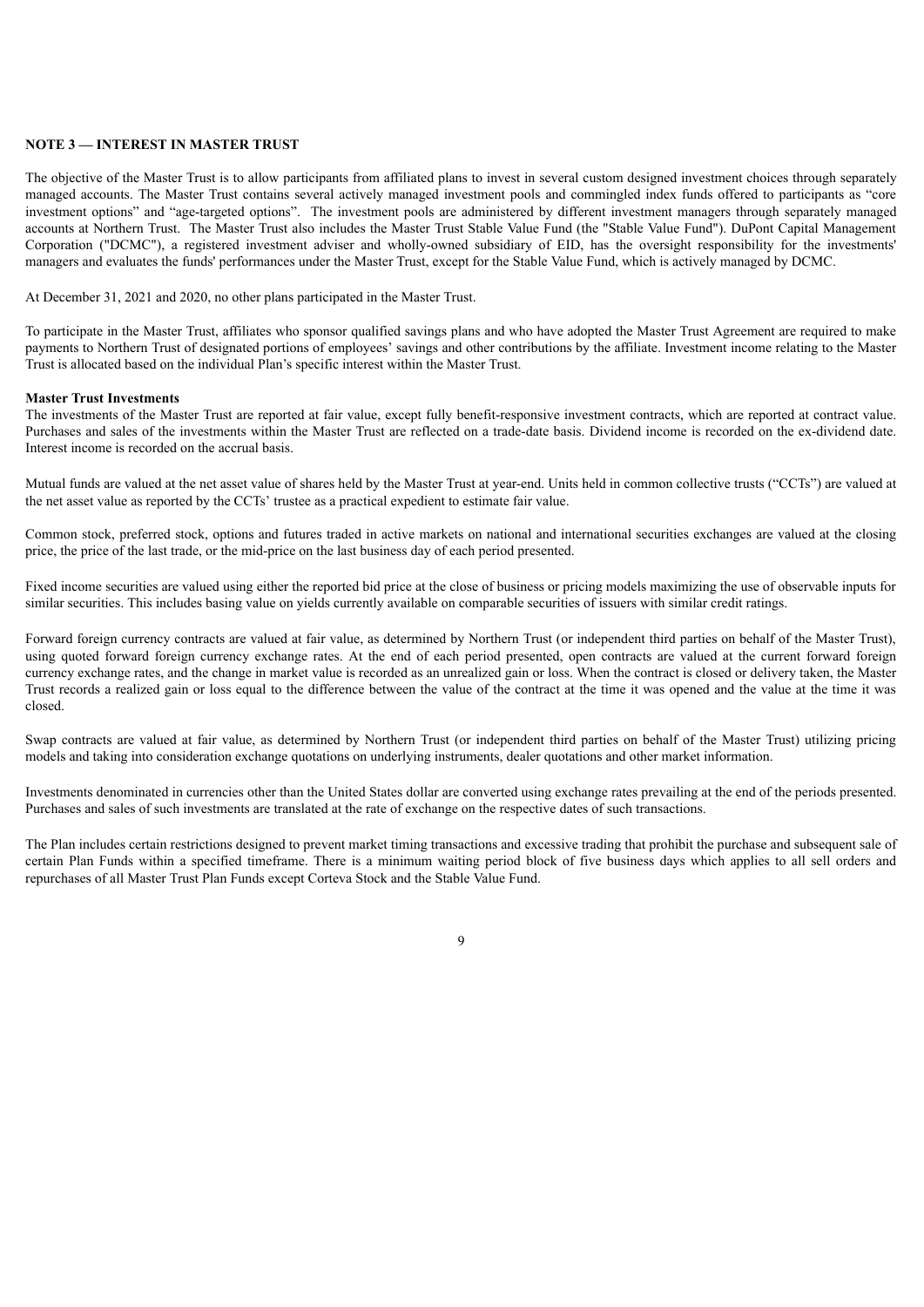#### **Description of the Master Trust's Investment Contracts**

The Master Trust holds three types of investment contracts that are fully benefit-responsive: traditional guaranteed investment contracts ("GICs"), synthetic GICs and separate account GICs. These investment contracts are measured at contract value. Contract value is the relevant measurement attributable for the portion of the net assets available for benefits of a defined contribution plan attributable to fully benefit-responsive investment contracts because contract value is the amount participants would receive if they were to initiate permitted transactions under the terms of the Plan. Contract value represents contributions made under the contracts, plus earnings, less participant withdrawals and administrative expenses.

The Master Trust invests in traditional GICs, synthetic GICs and separate account GICs. Traditional GICs are comprised of assets held in the issuing company's general account and are backed by the full faith and credit of the issuer. For synthetic GICs, the Master Trust owns the underlying investments, whereas for the separate account GICs, the Master Trust receives title to the annuity contract, but not the direct title to the assets in the separate account. Synthetic and separate account GICs are backed by fixed income assets. The underlying investments held within the synthetic GICs are comprised of DCMC sponsored GEM Trusts and a DCMC managed Futures Overlay account. The GEM Trusts are commingled fixed income portfolios managed by DCMC and additional investment managers hired by DCMC that invest in high quality fixed income securities across the short, intermediate and core sectors. The underlying investments wrapped within the separate account contracts are managed by third party fixed income managers and include securities diversified across the broad fixed income market, such as, but not limited to, corporate bonds, mortgage related securities, government bonds, asset-backed securities, cash, cash equivalents, and certain non-leveraged derivatives. The DCMC managed Futures Overlay account is used to reduce the duration of the DCMC Stable Value Global Wrap Tier-5 contracts and consequently of the stable value funds that participate in the contracts. The overlay will be implemented either through a commingled account or separate accounts for each stable value fund. The duration reduction will be achieved through short futures positions. The overlay account will hold the short futures positions and cash or cash equivalents. The account will not always be active; it will only be active when DCMC decides to provide protection to its funds against rising rates through duration reduction.

For traditional GICs, the insurer maintains the assets in a general account. Regardless of the performance of the general account assets, a traditional GIC will provide a fixed rate of return as negotiated when the contract is purchased. Synthetic GICs, backed by underlying assets, are designed to provide principal protection and accrued interest over a specified period of time (i.e., period of time before the crediting rate reset) through benefit-responsive wrapper contracts issued by a third party assuming that the underlying assets meet the requirements of the GIC. Separate account GICs are investment contracts invested in insurance company separate accounts established for the sole benefit of Stable Value Fund participants. The synthetic and separate account GICs are wrapped by the financially responsible insurance company. The Master Trust participates in the underlying experience of the separate account via future periodic rate resets.

Participants may ordinarily direct the withdrawal or transfer of all or a portion of their investment at contract value for plan permitted benefit payments. Certain events may limit the ability of the Plan to transact at contract value with the issuer. Such events include the following: (i) amendments to the Plan documents (including complete or partial Plan termination or merger with another plan); (ii) changes to the Plan's prohibition on competing investment options or deletion of equity wash provisions; (iii) bankruptcy of the Plan sponsor or other Plan sponsor events (i.e. divestitures or spin-offs of a subsidiary) which cause a significant withdrawal from the Plan; or (iv) the failure of the Master Trust to qualify for exemption from federal income taxes or any required prohibited transaction exemption under ERISA. The Plan Administrator does not believe that the occurrence of any such value event, which would limit the Plan's ability to transact at contract value, is probable.

Based on certain events specified in fully benefit-responsive investment contracts, both the Plan/Master Trust and issuers of such investment contracts are permitted to terminate the investment contracts. If applicable, such terminations can occur prior to the scheduled maturity date.

Examples of termination events that permit issuers to terminate investment contracts include the following:

- The Plan sponsor's receipt of a final determination notice from the IRS that the Plan does not qualify under Section 401(a) of the IRC.
- The Master Trust ceases to be exempt from federal income taxation under Section 501(a) of the IRC.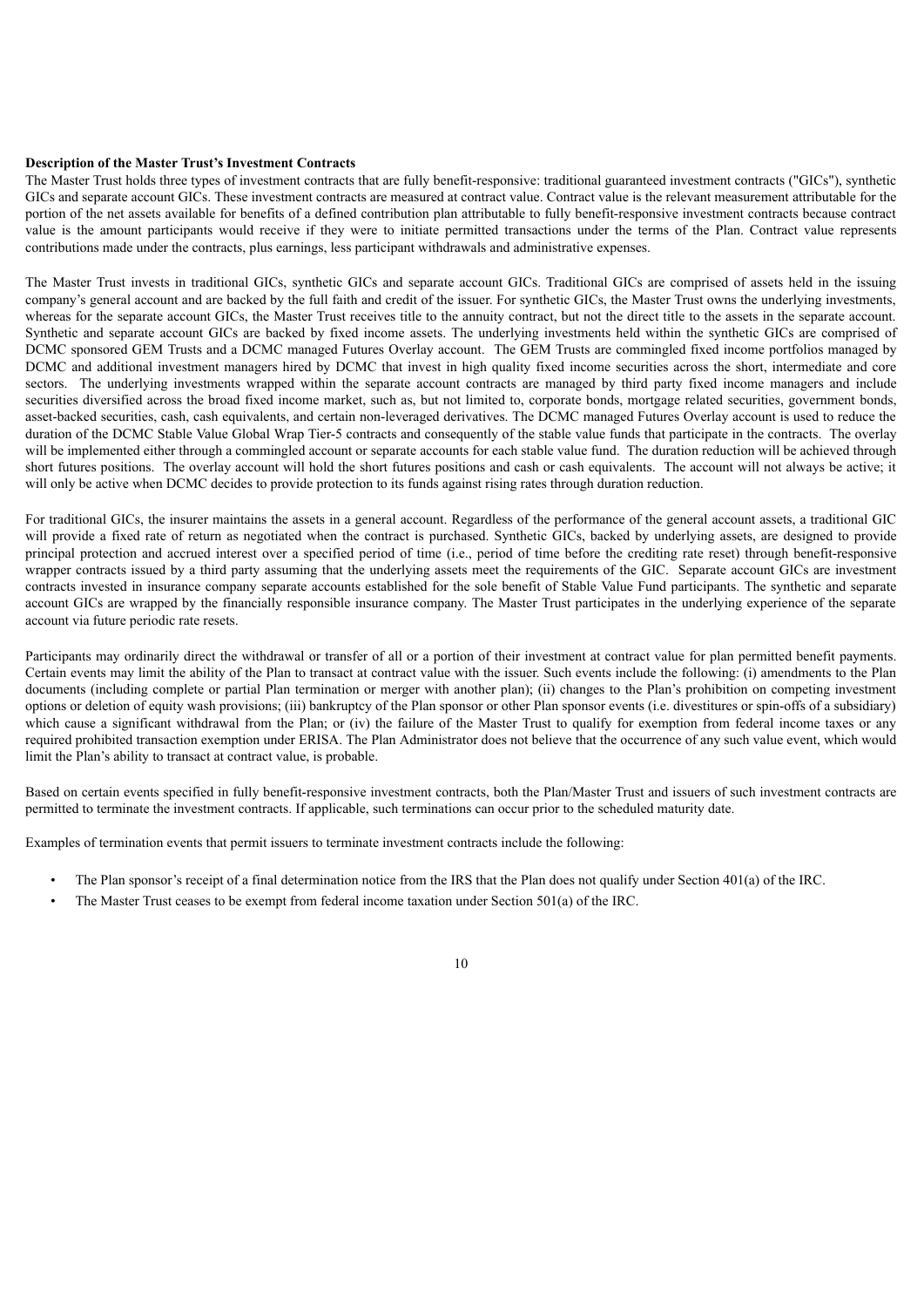- The Plan/Master Trust or its representative breaches material obligations under the investment contract such as a failure to satisfy its fee payment obligations.
- The Plan/Master Trust or its representative makes a material misrepresentation.
- The Plan/Master Trust makes a material amendment to the Plan/Master Trust and/or the amendment adversely impacts the issuer.
- The Plan/Master Trust, without the issuer's consent, attempts to assign its interest in the investment contract.
- The balance of the contract value is zero or immaterial.
- Mutual consent.
- The termination event is not cured within a reasonable time period, i.e., 30 days.
- The investment manager of the underlying securities is replaced without the prior written consent of the issuer.
- The underlying securities are managed in a way that does not comply with the investment guidelines.

At termination, the contract value is adjusted to reflect a discounted value based on surrender charges or other penalties for GICs.

If the issuer of a synthetic or separate account GIC chooses to terminate the contract, assuming no breach of contract by the contract holder, the issuer is contractually obligated to deliver to the contract holder either book value or market value, whichever is greater at the time of termination, less any unpaid fees or charges. If the contract holder chooses to terminate the contract, they can choose to receive a cash value payout equal to the market value of the assets, or, if the market value is less than the book value, they can choose to enter into a wind-down phase designed to immunize the difference between market and book values over a time period agreed upon by both parties. The contract holder can choose to replace the contract issuer with a new issuer at any time, provided that all involved parties agree to the terms of transition.

## **Financial Instruments with Off-Balance-Sheet Risk in the Master Trust**

In accordance with the investment strategy of the managed accounts, the Master Trust's investment managers execute transactions in various financial instruments that may give rise to varying degrees of off-balance-sheet market and credit risk. These instruments can be executed on an exchange or negotiated in the over-the-counter market. These financial instruments include futures, forward settlement contracts, swap and option contracts.

Swap contracts include interest rate swap contracts which involve an agreement to exchange periodic interest payment streams (typically fixed vs. variable) calculated on an agreed upon periodic interest rate multiplied by a predetermined notional principal amount.

The Master Trust invests in financial futures contracts solely for the purpose of hedging its existing portfolio securities, or securities that the Master Trust intends to purchase, against fluctuations in fair value caused by changes in prevailing market interest rates. Upon entering into a financial futures contract, the Master Trust is required to pledge to the broker an amount of cash, U.S. government securities, or other assets equal to a certain percentage of the contract amount (initial margin deposit). Subsequent payments, known as variation margin, are made or received by the Master Trust each day, depending on the daily fluctuations in the fair value of the underlying security. The Master Trust recognizes a gain or loss equal to the daily variation margin. If market conditions move unexpectedly, the Master Trust may not achieve the anticipated benefits of the financial futures contracts and may realize a loss. The use of futures transactions involves the risk of imperfect correlation in movements in the price of futures contracts, interest rates, and the underlying hedged assets.

Market risk arises from the potential for changes in value of financial instruments resulting from fluctuations in interest and foreign exchange rates and in prices of debt and equity securities. The gross notional (or contractual) amounts used to express the volume of these transactions do not necessarily represent the amounts potentially subject to market risk. In many cases, these financial instruments serve to reduce, rather than increase, the Master Trust's exposure to losses from market or other risks. In addition, the measurement of market risk is meaningful only when all related and offsetting transactions are identified. The Master Trust's investment managers generally limit the Master Trust's market risk by holding or purchasing offsetting positions.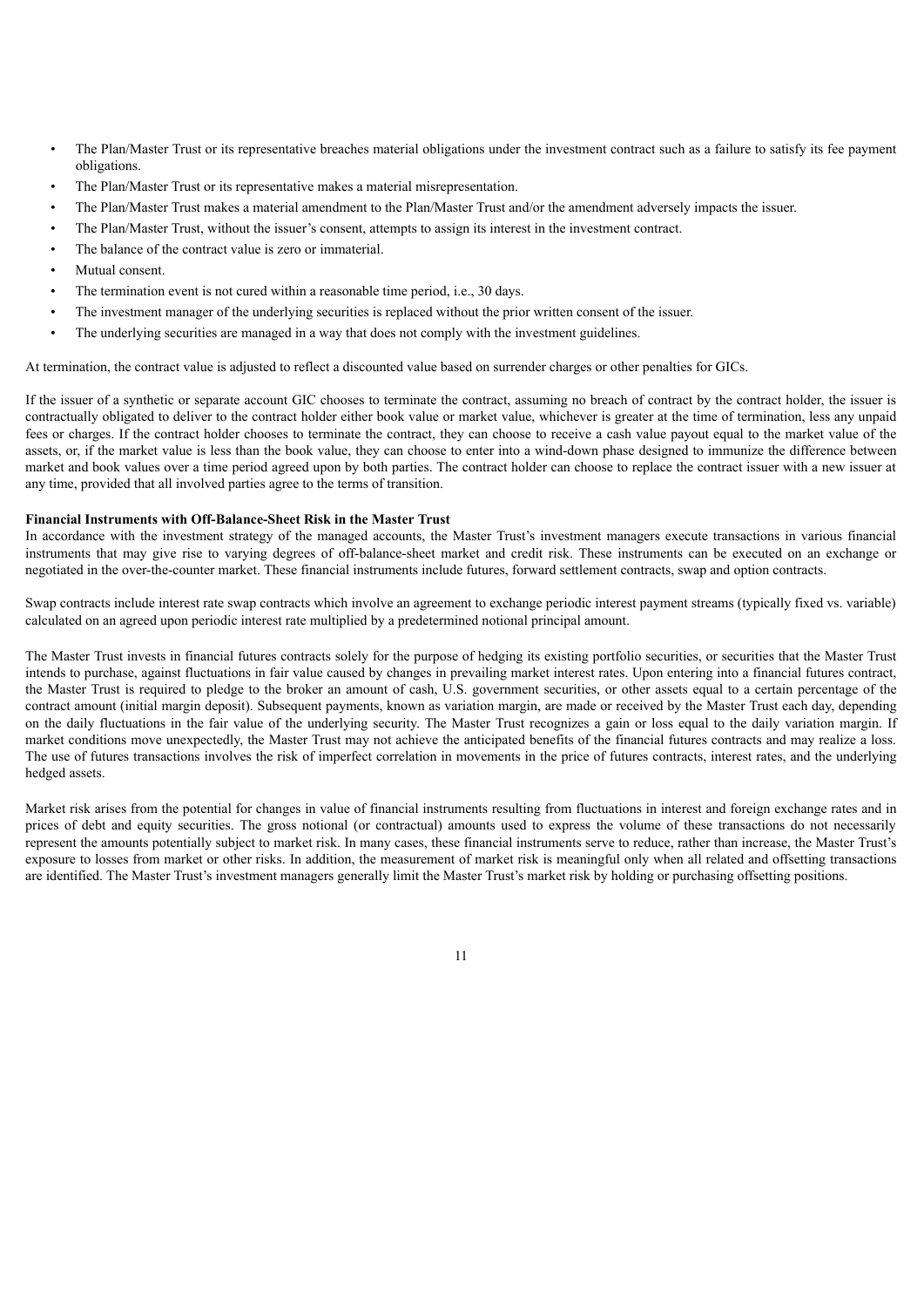As a writer of option contracts, the Master Trust receives a premium to become obligated to buy or sell financial instruments for a period of time at the holder's option. During this period, the Master Trust bears the risk of an unfavorable change in the market value of the financial instrument underlying the option, but has no credit risk, as the counterparty has no performance obligation to the Master Trust once it has paid its cash premium.

The Master Trust is subject to credit risk of counterparty nonperformance on derivative contracts in a gain position, except for written options, which obligate the Master Trust to perform and do not give rise to any counterparty credit risk.

The following presents the Master Trust's net assets at December 31, 2021 and 2020:

|                                       | 2021          | 2020                                   |
|---------------------------------------|---------------|----------------------------------------|
| Assets:                               |               |                                        |
| Investments, at fair value:           |               |                                        |
| Common stocks                         | \$            | 2,161,025,358<br>1,899,128,795<br>- \$ |
| Preferred stocks                      |               | 9,875,026<br>7,310,297                 |
| Fixed income securities               |               |                                        |
| Government bonds                      |               | 24,368,126<br>33,898,505               |
| Corporate bonds                       |               | 44,270,319<br>41,071,650               |
| Government mortgage backed securities |               | 15,642,212<br>27,795,495               |
| Other <sup>1</sup>                    |               | 13,521,702<br>16,506,428               |
| Mutual funds                          |               | 46,440,396<br>46,855,338               |
| <b>CCTs</b>                           | 2,740,059,914 | 2,468,615,818                          |
| Total investments at fair value       | 5,064,519,489 | 4,531,865,890                          |
|                                       |               |                                        |
| Investments, at contract value:       |               |                                        |
| Separate account GICs                 | 1,627,601,701 | 1,843,604,999                          |
| <b>Traditional GICs</b>               |               | 100,361,386                            |
| Synthetic GICs                        |               | 895,530,421<br>959,874,031             |
| Total investments at contract value   | 2,623,493,508 | 2,803,479,030                          |
|                                       |               |                                        |
| Cash                                  |               | 3,076,009<br>1,841,699                 |
| Receivables for securities sold       |               | 2,673,215<br>10,429,259                |
| Accrued income                        |               | 6,334,724<br>6,178,786                 |
| Other assets                          |               | 1,013,048<br>1,678,383                 |
| Total assets                          | 7,701,109,993 | 7,355,473,047                          |
|                                       |               |                                        |
| Liabilities:                          |               |                                        |
| Payables for securities purchased     |               | 4,595,817<br>12,520,860                |
| Accrued expenses                      |               | 4,239,221<br>3,762,400                 |
| Other liabilities                     |               | 564,801<br>1,049,808                   |
| <b>Total liabilities</b>              |               | 9,399,839<br>17,333,068                |
|                                       |               |                                        |
| Master Trust net assets               | \$            | 7,691,710,154<br>\$<br>7,338,139,979   |

1. Other includes bank loans, commercial mortgage-backed securities, asset-backed securities, and non-government backed collateralized mortgage obligations.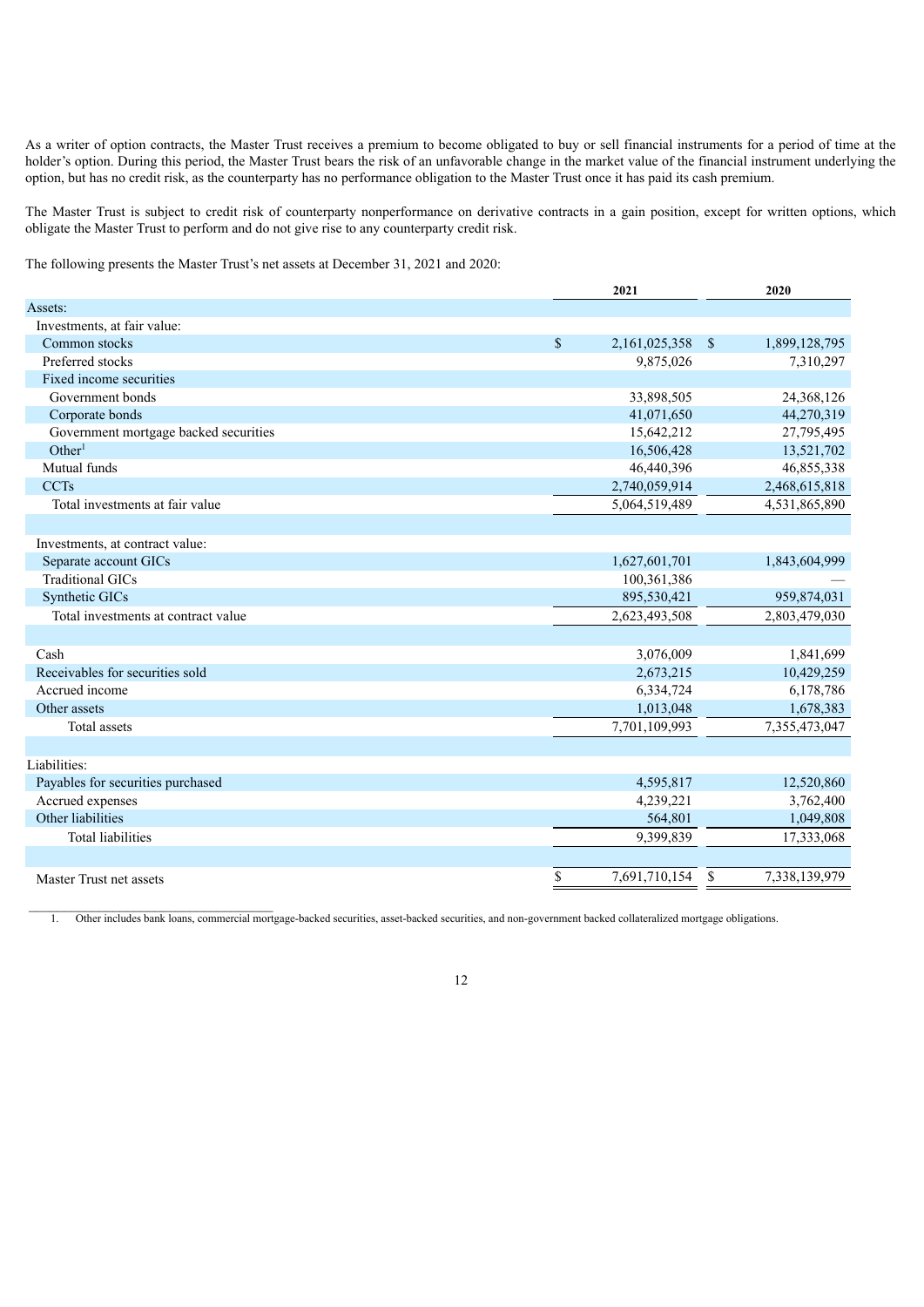At December 31, 2021 and 2020, the Plan's specific interest in the net assets of the Master Trust was 100%, and therefore the dollar amount of the Plan's interest in each general type of investment, as well as the dollar amount of the Plan's interest in the other assets and liabilities of the Master Trust is equivalent to the total Master Trust balances stated above.

The following presents the net investment income for the Master Trust for the year ended December 31, 2021:

| 2021           |
|----------------|
| 839,914,189    |
|                |
|                |
| 59,038,412     |
| 28,833,467     |
| (15, 159, 796) |
| 912,626,272    |
|                |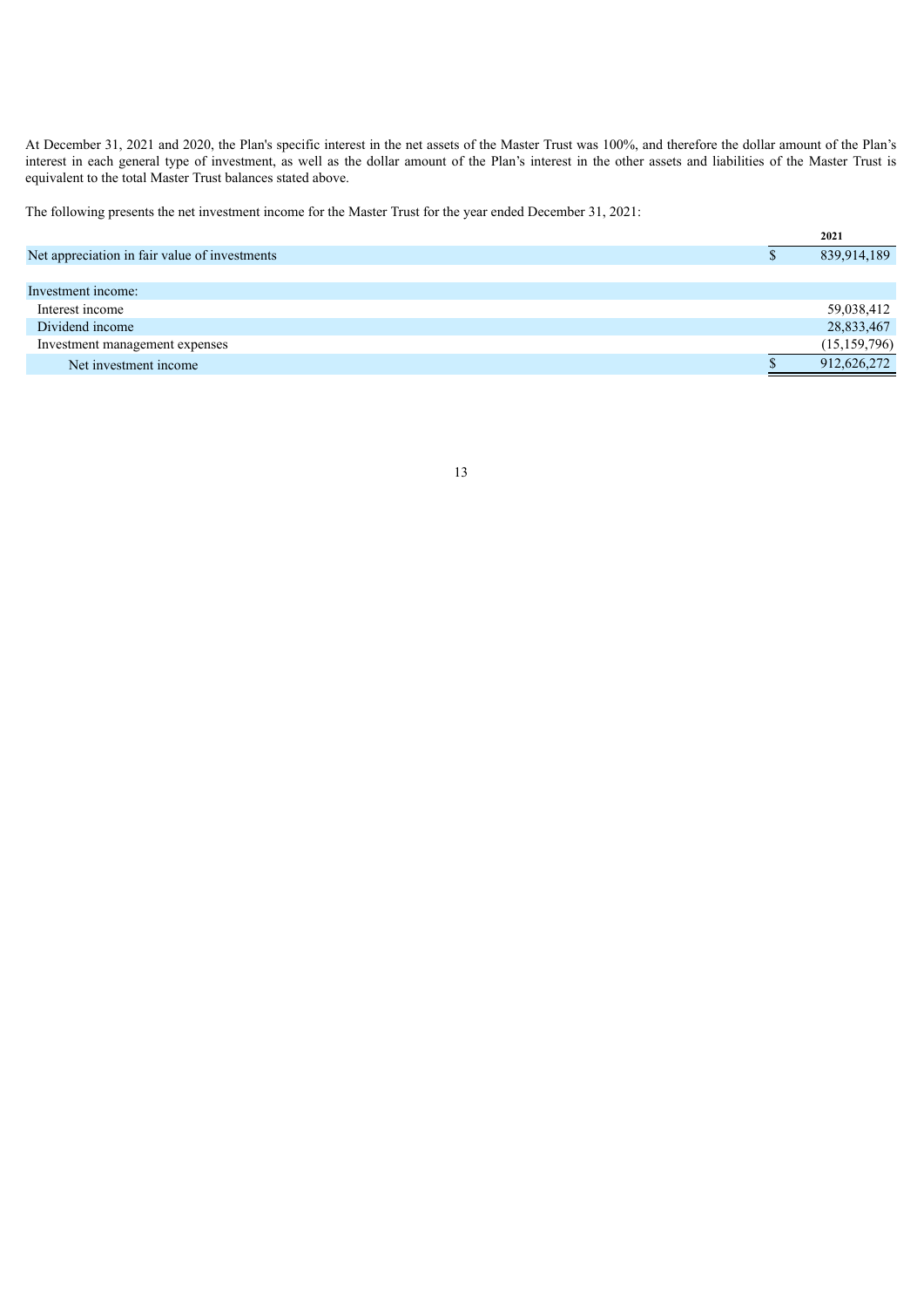## **NOTE 4 — FAIR VALUE MEASUREMENTS**

Accounting Standards Codification 820, *Fair Value Measurements and Disclosures*, provides a framework for measuring fair value. That framework provides a fair value hierarchy that prioritizes the inputs to valuation techniques used to measure fair value, as follows: Level 1, which refers to securities valued using unadjusted quoted prices from active markets for identical assets; Level 2, which refers to securities not traded on an active market but for which observable market inputs are readily available; and Level 3, which refers to securities valued based on significant unobservable inputs. Assets and liabilities are classified in their entirety based on the lowest level of input that is significant to the fair value measurement.

Fair value calculations may not be indicative of net realizable value or reflective of future fair values. Furthermore, although the Plan believes its valuation methods are appropriate and consistent with other market participants, the use of different methodologies or assumptions to determine the fair value of certain financial instruments could result in a different fair value measurement at the reporting date.

The following table sets forth by level, within the fair value hierarchy, the Plan's and the Master Trust's assets and liabilities at fair value as of December 31, 2021:

|                                                                    | <b>Investments at Fair Value as of December 31, 2021</b> |                  |              |               |               |  |    |               |
|--------------------------------------------------------------------|----------------------------------------------------------|------------------|--------------|---------------|---------------|--|----|---------------|
|                                                                    |                                                          | Level 1          | Level 2      |               | Level 3       |  |    | <b>Total</b>  |
| Plan's investments, excluding interest in Master Trust:            |                                                          |                  |              |               |               |  |    |               |
| Common stocks                                                      | \$                                                       | 114,745,461      | \$           |               | \$            |  | \$ | 114,745,461   |
| Participant-directed brokerage account                             |                                                          | 91,468,074       |              |               |               |  |    | 91,468,074    |
| Total Plan's investments, at fair value                            |                                                          | 206, 213, 535    | \$           |               | \$            |  | \$ | 206, 213, 535 |
| Master Trust's investments:                                        |                                                          |                  |              |               |               |  |    |               |
| Common stocks                                                      | $\mathbb{S}$                                             | 2,161,025,358 \$ |              |               | <sup>S</sup>  |  | \$ | 2,161,025,358 |
| Preferred stocks                                                   |                                                          | 9,875,026        |              |               |               |  |    | 9,875,026     |
| Fixed income securities                                            |                                                          |                  |              |               |               |  |    |               |
| Government bonds                                                   |                                                          |                  |              | 33,898,505    |               |  |    | 33,898,505    |
| Corporate bonds                                                    |                                                          |                  |              | 41,071,650    |               |  |    | 41,071,650    |
| Government mortgage backed securities                              |                                                          |                  |              | 15,642,212    |               |  |    | 15,642,212    |
| Other                                                              |                                                          |                  |              | 16,506,428    |               |  |    | 16,506,428    |
| Mutual funds                                                       |                                                          | 46,440,396       |              |               |               |  |    | 46,440,396    |
| <b>Total Master Trust investment assets</b>                        |                                                          | 2,217,340,780    |              | 107, 118, 795 |               |  |    | 2,324,459,575 |
|                                                                    |                                                          |                  |              |               |               |  |    |               |
| Other financial instruments <sup>1</sup>                           |                                                          |                  |              | 433,817       |               |  |    | 433,817       |
| Subtotal                                                           |                                                          | 2,217,340,780    |              | 107,552,612   |               |  |    | 2,324,893,392 |
|                                                                    |                                                          |                  |              |               |               |  |    |               |
| Master Trust investments measured at net asset value: <sup>2</sup> |                                                          |                  |              |               |               |  |    |               |
| <b>CCTs</b>                                                        |                                                          |                  |              |               |               |  |    | 2,740,059,914 |
|                                                                    |                                                          |                  |              |               |               |  |    |               |
| Total Master Trust assets, at fair value                           | \$                                                       | 2,217,340,780    | $\mathbb{S}$ | 107,552,612   | $\mathcal{S}$ |  | \$ | 5,064,953,306 |

1. Other financial instruments include forwards, futures, options, and swaps.

2. In accordance with "Fair Value Measurement (Topic 820), Disclosures for Investments in Certain Entities that Calculate Net Asset Value per Share or its Equivalent," certain investments reported at fair value using the net asset value practical expedient have been excluded from the fair value hierarchy. The fair value amounts presented in this table are intended to permit reconciliation of the fair value hierarchy to the total master trust investments at fair value.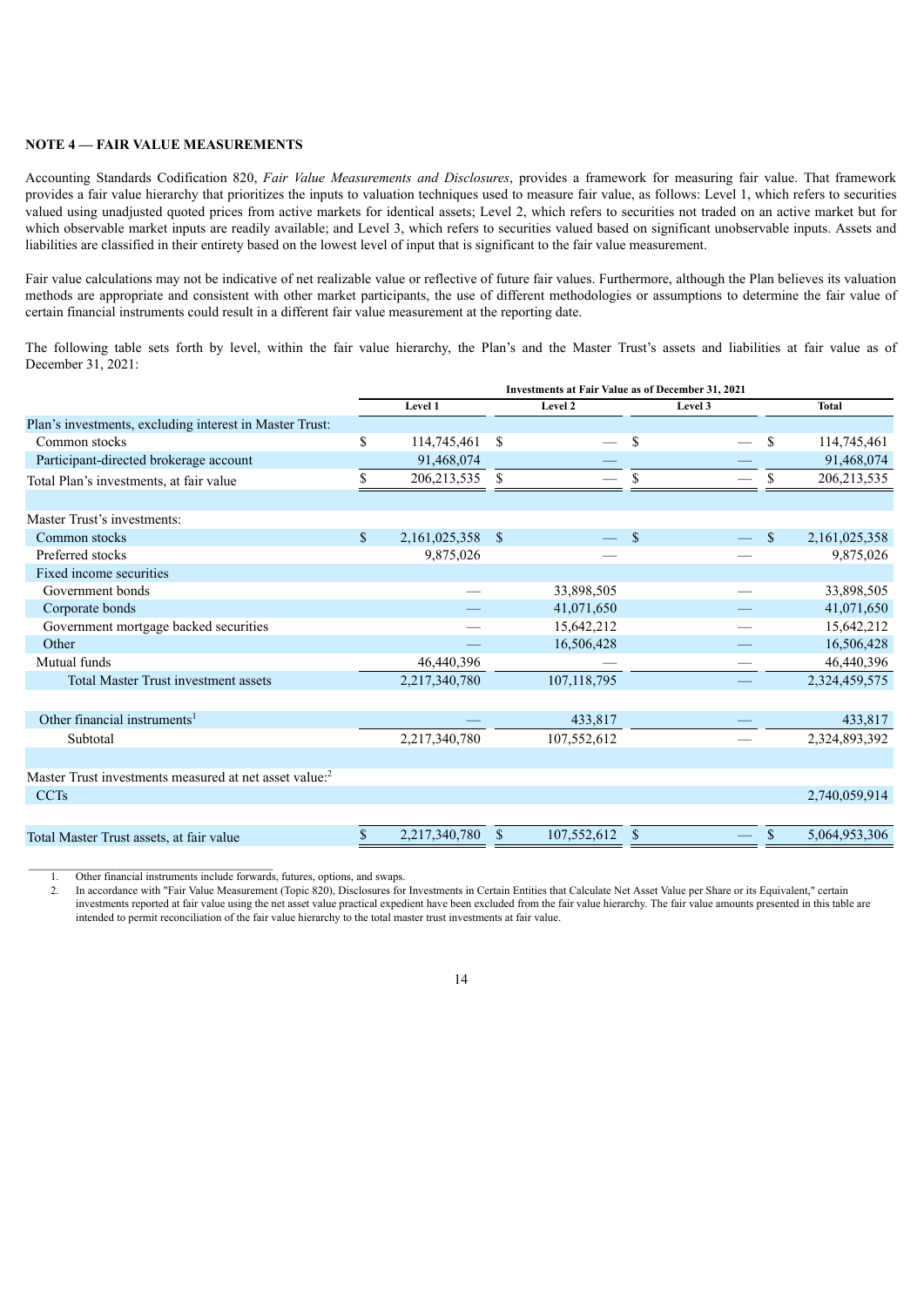The following table sets forth by level, within the fair value hierarchy, the Plan's and the Master Trust's assets and liabilities at fair value as of December 31, 2020:

|                                                                    | <b>Investments at Fair Value as of December 31, 2020</b> |               |              |             |               |         |             |               |
|--------------------------------------------------------------------|----------------------------------------------------------|---------------|--------------|-------------|---------------|---------|-------------|---------------|
|                                                                    |                                                          | Level 1       |              | Level 2     |               | Level 3 |             | <b>Total</b>  |
| Plan's investments, excluding interest in Master Trust:            |                                                          |               |              |             |               |         |             |               |
| Common stocks                                                      | \$                                                       | 99,110,063    | \$           |             | <sup>\$</sup> |         | \$          | 99,110,063    |
| Participant-directed brokerage account                             |                                                          | 88,958,065    |              |             |               |         |             | 88,958,065    |
| Total Plan's investments, at fair value                            |                                                          | 188,068,128   | \$           |             |               |         |             | 188,068,128   |
| Master Trust's investments:                                        |                                                          |               |              |             |               |         |             |               |
| Common stocks                                                      | $\mathbb{S}$                                             | 1,899,128,795 | $\mathbf{s}$ |             | <sup>S</sup>  |         | $\mathbf S$ | 1,899,128,795 |
| Preferred stocks                                                   |                                                          | 7,310,297     |              |             |               |         |             | 7,310,297     |
| Fixed income securities                                            |                                                          |               |              |             |               |         |             |               |
| Government bonds                                                   |                                                          |               |              | 24,368,126  |               |         |             | 24,368,126    |
| Corporate bonds                                                    |                                                          |               |              | 44,270,319  |               |         |             | 44,270,319    |
| Government mortgage backed securities                              |                                                          |               |              | 27,795,495  |               |         |             | 27,795,495    |
| Other                                                              |                                                          |               |              | 13,521,702  |               |         |             | 13,521,702    |
| Mutual funds                                                       |                                                          | 46,855,338    |              |             |               |         |             | 46,855,338    |
| <b>Total Master Trust investment assets</b>                        |                                                          | 1,953,294,430 |              | 109,955,642 |               |         |             | 2,063,250,072 |
|                                                                    |                                                          |               |              |             |               |         |             |               |
| Other financial instruments <sup>1</sup>                           |                                                          |               |              | 609,101     |               |         |             | 609,101       |
| Subtotal                                                           |                                                          | 1,953,294,430 |              | 110,564,743 |               |         |             | 2,063,859,173 |
|                                                                    |                                                          |               |              |             |               |         |             |               |
| Master Trust investments measured at net asset value: <sup>2</sup> |                                                          |               |              |             |               |         |             |               |
| <b>CCTs</b>                                                        |                                                          |               |              |             |               |         |             | 2,468,615,818 |
|                                                                    |                                                          |               |              |             |               |         |             |               |
| Total Master Trust assets, at fair value                           |                                                          | 1,953,294,430 |              | 110,564,743 |               |         |             | 4,532,474,991 |

1. Other financial instruments include forwards, futures, options, and swaps.

2. In accordance with "Fair Value Measurement (Topic 820), Disclosures for Investments in Certain Entities that Calculate Net Asset Value per Share or its Equivalent," certain investments reported at fair value using the net asset value practical expedient have been excluded from the fair value hierarchy. The fair value amounts presented in this table are intended to permit reconciliation of the fair value hierarchy to the total master trust investments at fair value.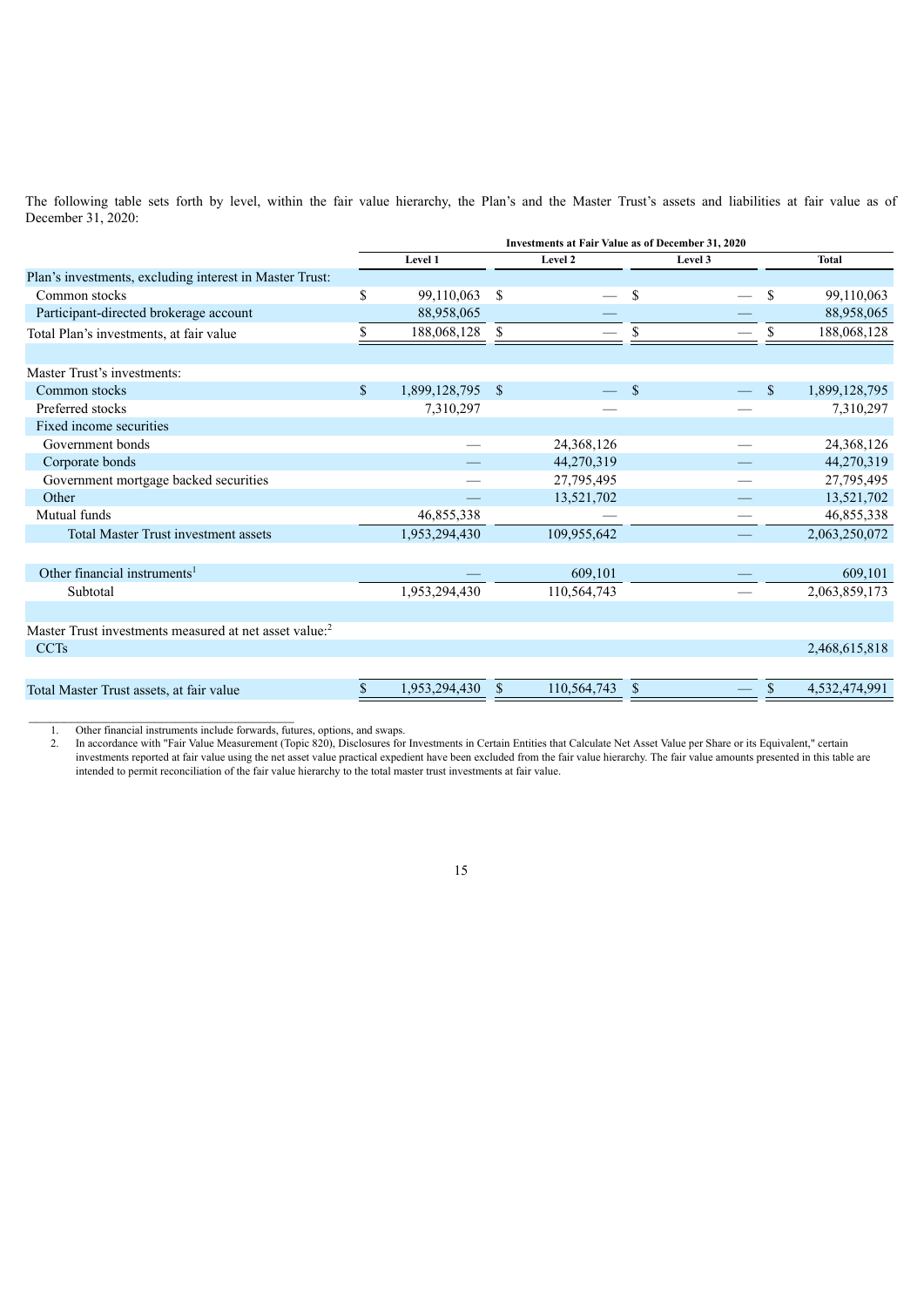The following summarizes CCTs measured at fair value based on net asset value per share as of December 31, 2021 and 2020. Redemption for common collective trusts is permitted daily and there are no unfunded commitments.

|                                                                                                      |                     | <b>Fair Value</b>        | <b>Redemption Notice Period</b>                                     |  |  |  |  |  |
|------------------------------------------------------------------------------------------------------|---------------------|--------------------------|---------------------------------------------------------------------|--|--|--|--|--|
|                                                                                                      | December 31, 2021   | <b>December 31, 2020</b> |                                                                     |  |  |  |  |  |
| Northern Trust Collective Treasury Inflation-Protected<br>Securities (TIPS) Index Fund - Non-Lending | 32,467,716 \$<br>S. |                          | 31,129,420 By 9:30 AM CST on valuation date                         |  |  |  |  |  |
| Northern Trust Collective Aggregate Bond Index Fund -<br>Non-Lending                                 | 323,920,468         |                          | 288,842,114 By 9:30 AM CST on valuation date                        |  |  |  |  |  |
| Northern Trust Collective EAFE <sup>®</sup> Index Fund - Non-<br>Lending                             | 266,565,690         |                          | 235,504,545 By 9:30 AM CST one business day prior to valuation date |  |  |  |  |  |
| Northern Trust Collective Global Real Estate Index Fund<br>- Non-Lending                             | 4,523,085           |                          | 4,823,853 By 9:30AM CST one business day prior to valuation date    |  |  |  |  |  |
| Northern Trust Collective Russell 2000 Index Fund -<br>Non-Lending                                   | 220,447,109         |                          | 196,713,079 By 9:30AM CST on valuation date                         |  |  |  |  |  |
| Northern Trust Collective S&P 400 <sup>®</sup> Index Fund - Non-<br>Lending                          | 341,485,461         |                          | 313,682,840 By 9:30AM CST on valuation date                         |  |  |  |  |  |
| Northern Trust Collective S&P 500 <sup>®</sup> Index Fund - Non-<br>Lending                          | 1,338,752,758       |                          | $1,197,670,275$ By 9:30AM CST on valuation date                     |  |  |  |  |  |
| Northern Trust Collective Government Short Term<br>Investment Fund                                   | 104,340,053         |                          | 92,430,140 By 2:00PM CST on valuation date                          |  |  |  |  |  |
| Voya Core Plus Trust Fund Class 1                                                                    | 107,557,574         |                          | 107,819,552 By 1:00PM EST on valuation date                         |  |  |  |  |  |
|                                                                                                      | 2,740,059,914       | 2,468,615,818            |                                                                     |  |  |  |  |  |

### **NOTE 5 — RELATED PARTY AND PARTY IN INTEREST TRANSACTIONS**

Certain Plan investments are units of CCTs managed by Northern Trust, trustee of the Master Trust, as detailed in the table directly above. Bank of America Merrill Lynch, trustee and recordkeeper of the Plan, is the trustee of the participant-directed brokerage accounts. In addition, the Plan offers common stock as an investment option. At December 31, 2021 and 2020, the Plan held 2,426,934 and 2,559,661 shares, respectively, of Corteva Common Stock valued at \$114,745,461 and \$99,110,063, respectively.

During the years ended December 31, 2021 and 2020, the Plan purchased \$21,579,829 and \$34,390,426, respectively, and sold \$25,706,357 and \$37,155,601, respectively, of Corteva common stock. Dividends received from Corteva common stock for the year ended December 31, 2021 were \$1,357,141. Additionally, during the year ended December 31, 2021, Corteva common stock had realized gains of \$3,151,480. Transactions in these investments, including related fees, and notes receivables from participants, qualify as party-in-interest transactions which are exempt from the prohibited transaction rules of ERISA.

The Stable Value Fund assets held by the Plan through the Master Trust are managed by DCMC, under the terms of an investment management agreement between DCMC and the Company. DCMC hires additional investment managers to manage a portion of the fixed income assets backing synthetic GICs allocated to the Stable Value Fund. The amount of DCMC fees accrued and paid by the Stable Value Fund was approximately \$884,356 for the year ended December 31, 2021. DCMC fee amounts relate to the Master Trust and are allocated to the plans within the Master Trust based on each plan's proportional interest in the Stable Value Fund. These fees qualify as party-in-interest transactions, which are exempt from prohibited transaction rules of ERISA.

## **NOTE 6 — PLAN TERMINATION**

Although it has not expressed any intent to do so, the Company has the right under the Plan to discontinue its contributions at any time and to terminate the Plan subject to the provisions of ERISA. In the event of Plan termination, participants would become 100% vested in the Retirement Savings Contributions.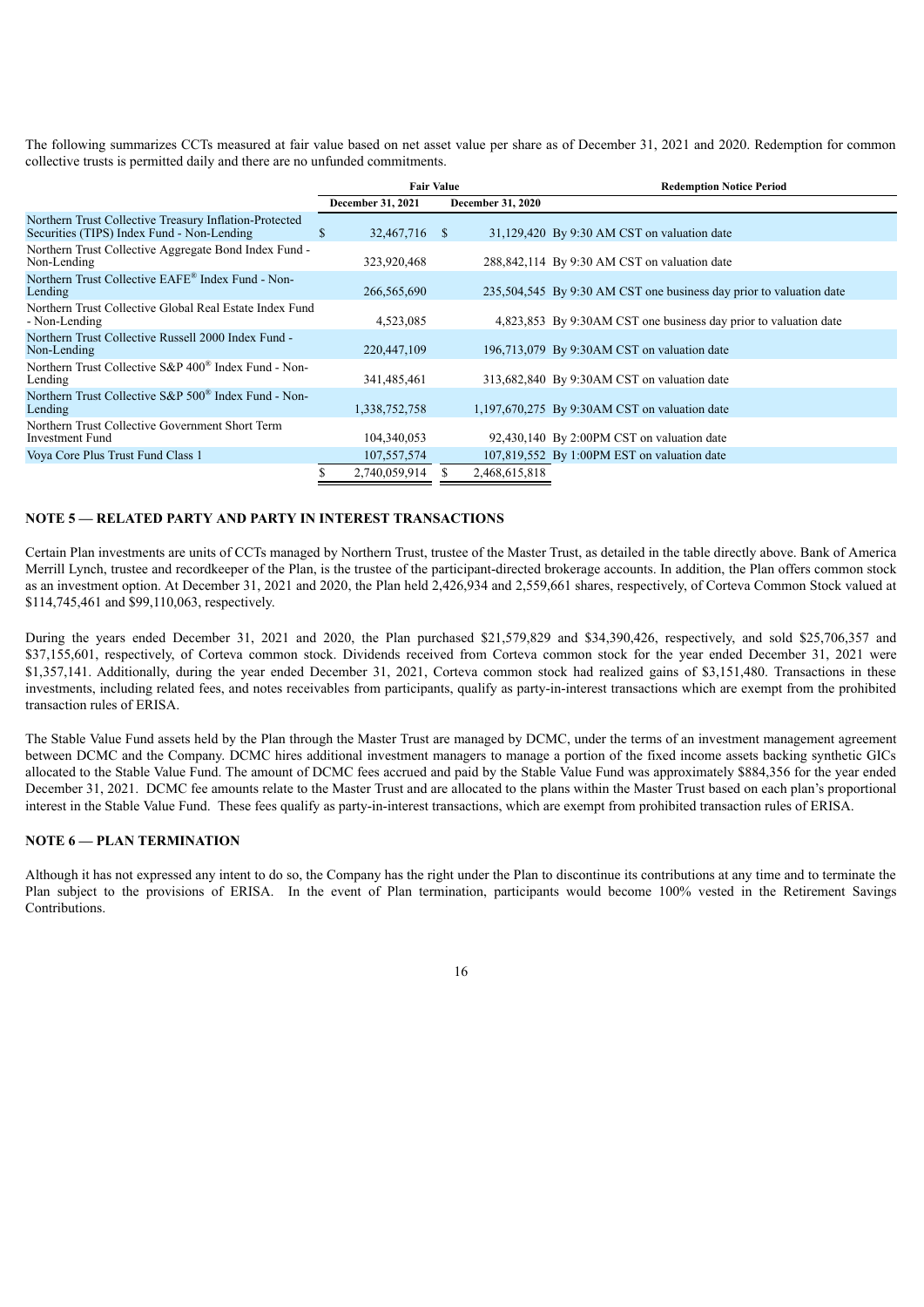## **NOTE 7 — TAX STATUS**

The Plan is a qualified plan pursuant to Section 401(a) of the IRC and the related trust is exempt from federal taxation under Section 501(a) of the IRC. A favorable tax determination letter from the IRS dated May 9, 2017, covering the Plan and amendments through December 16, 2015, has been received by the Plan. Although the Plan has been amended since receiving the determination letter, the Plan administrator believes that the Plan is designed and is currently operated in accordance with the applicable requirements of the IRC; therefore, no provision for income taxes has been included in the Plan's financial statements.

GAAP requires Plan management to evaluate tax positions taken by the Plan and recognize a tax liability if the Plan has taken an uncertain position that more likely than not would not be sustained upon examination by the IRS. The Plan administrator has analyzed the tax positions taken by the Plan and has concluded that as of December 31, 2021 and 2020, there are no uncertain positions taken, or expected to be taken, that would require recognition of a liability or disclosure in the financial statements. The Plan is subject to routine audits by taxing jurisdictions. The Plan administrator believes the Plan is no longer subject to initiation of any new income tax examinations for years prior to 2018.

## **NOTE 8 — RECONCILIATION OF FINANCIAL STATEMENTS TO FORM 5500**

Amounts allocated to withdrawing participants are recorded on the Form 5500 for benefit claims that have been processed and approved for payment prior to December  $31<sup>st</sup>$  but are not yet paid as of that date. The following is a reconciliation of net assets available for benefits per the financial statements at December 31, 2021 and 2020 to the Form 5500:

|                                                                                                        |   | 2021          | 2020          |
|--------------------------------------------------------------------------------------------------------|---|---------------|---------------|
| Net assets available for benefits per the financial statements                                         | P | 7,952,860,005 | 7,552,726,893 |
| Amounts allocated to withdrawing participants                                                          |   | (1,617,128)   | (2,037,464)   |
| Loan balances considered deemed distributions                                                          |   | (283, 685)    | (320, 975)    |
| Adjustment from contract value to fair value for fully benefit-responsive investment contracts held in |   |               |               |
| Master Trust                                                                                           |   | 69.478.522    | 143,614,964   |
| Net assets available for benefits per the Form 5500                                                    |   | 8,020,437,714 | 7,693,983,418 |
|                                                                                                        |   |               |               |

The following is a reconciliation of notes receivable from participants per the financial statements at December 31, 2021 and 2020 to notes receivable from participants per the Form 5500:

|                                                                 | 2021       | 2020       |
|-----------------------------------------------------------------|------------|------------|
| Notes receivable from participants per the financial statements | 19.963.521 | 19.660.901 |
| Loan balances considered deemed distributions                   | (283.685)  | (320.975)  |
| Notes receivable from participants per the Form 5500            | 19.679.836 | 19.339.926 |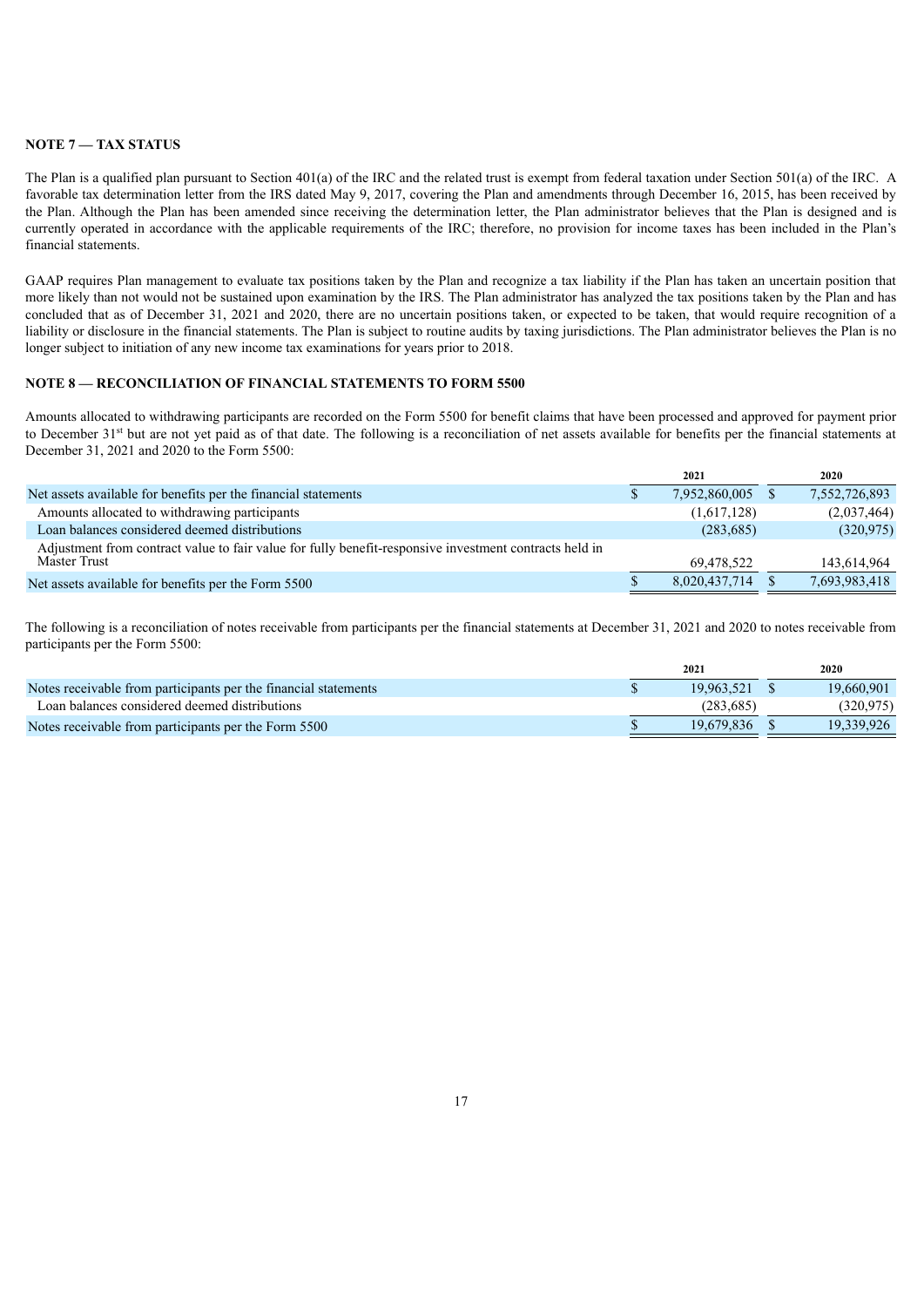The following is a reconciliation of total additions per the financial statements to total income per the Form 5500 for the year ended December 31, 2021:

|                                                                                                                          | 2021            |
|--------------------------------------------------------------------------------------------------------------------------|-----------------|
| Total additions per the financial statements                                                                             | 1,164,863,192   |
| 2021 adjustment from contract value to fair value for fully benefit-responsive investment contracts held in Master Trust | 69,478,522      |
| 2020 adjustment from contract value to fair value for fully benefit-responsive investment contracts held in Master Trust | (143, 614, 964) |
| Total income per the Form 5500                                                                                           | 1,090,726,750   |

The following is a reconciliation of total deductions per the financial statements to total expenses per the Form 5500 for the year ended December 31, 2021:

|                                                                    | 2021        |
|--------------------------------------------------------------------|-------------|
| Total deductions per the financial statements                      | 765,678,635 |
| Amounts allocated to withdrawing participants at December 31, 2021 | 1,617,128   |
| Amounts allocated to withdrawing participants at December 31, 2020 | (2,037,464) |
| Current year cumulative deemed distributions                       | 283,685     |
| Prior year cumulative deemed distributions                         | (320, 975)  |
| Total expenses per the Form 5500                                   | 765,221,009 |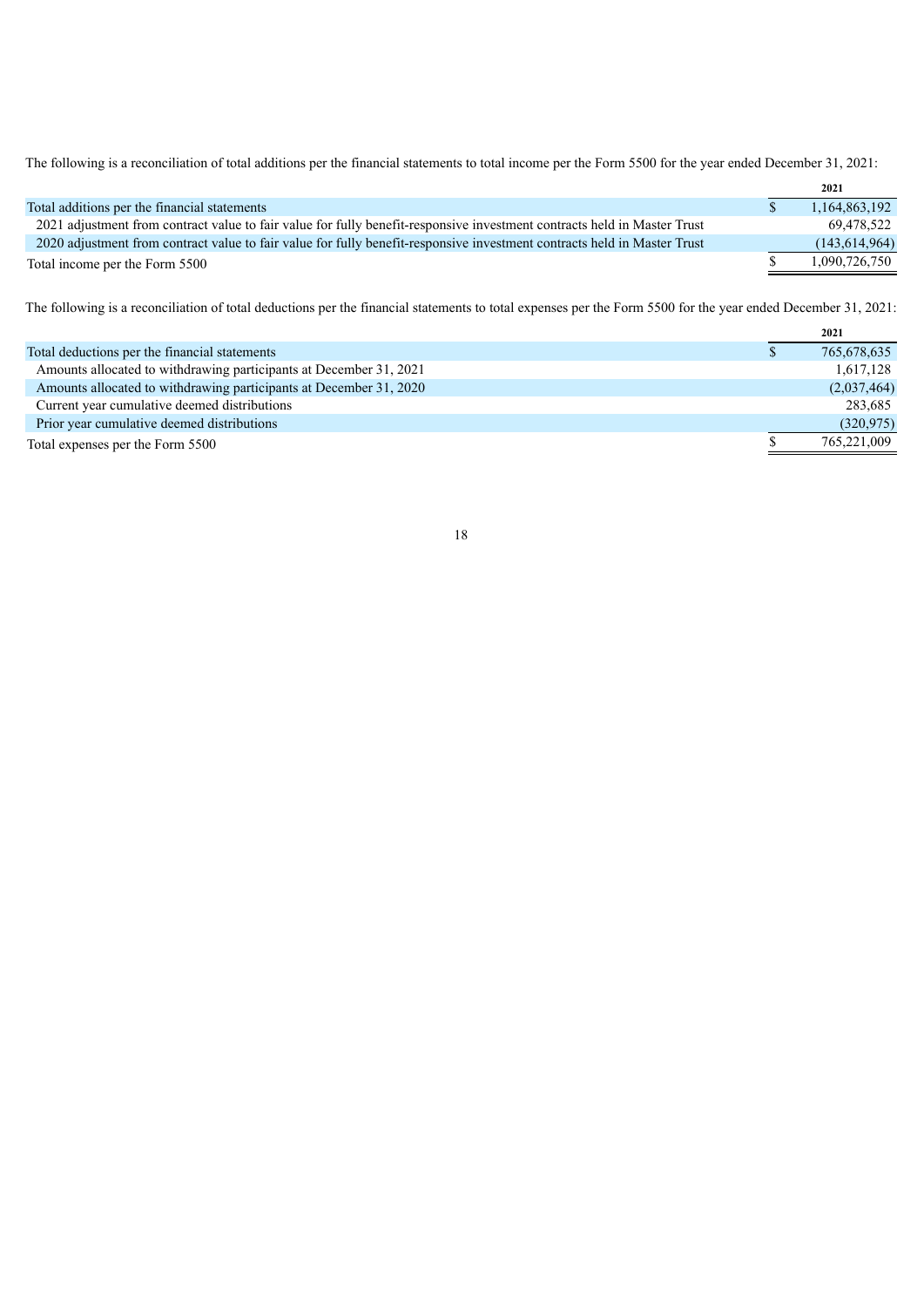## **NOTE 9 — SUBSEQUENT EVENTS**

Effective April 1, 2022 the Target Date Funds were modified to include Passive Index Funds and a Treasury Inflation-Protected Securities (TIPS) Fund.

Effective July 1, 2022, participants will not be able to direct more than 20% of their contributions to Corteva Stock. Any balance of Corteva Stock in a participant's account on June 30, 2022 may remain even if it exceeds 20% of the total balance. A participant will not be able to transfer funds into Corteva Stock if their balance equals or exceeds 20% of the total balance.

<span id="page-20-0"></span>The Plan has evaluated subsequent events through June 13, 2022, the date the financial statements were available to be issued, and has determined that no additional material events occurred which require recognition or disclosure in the financial statements.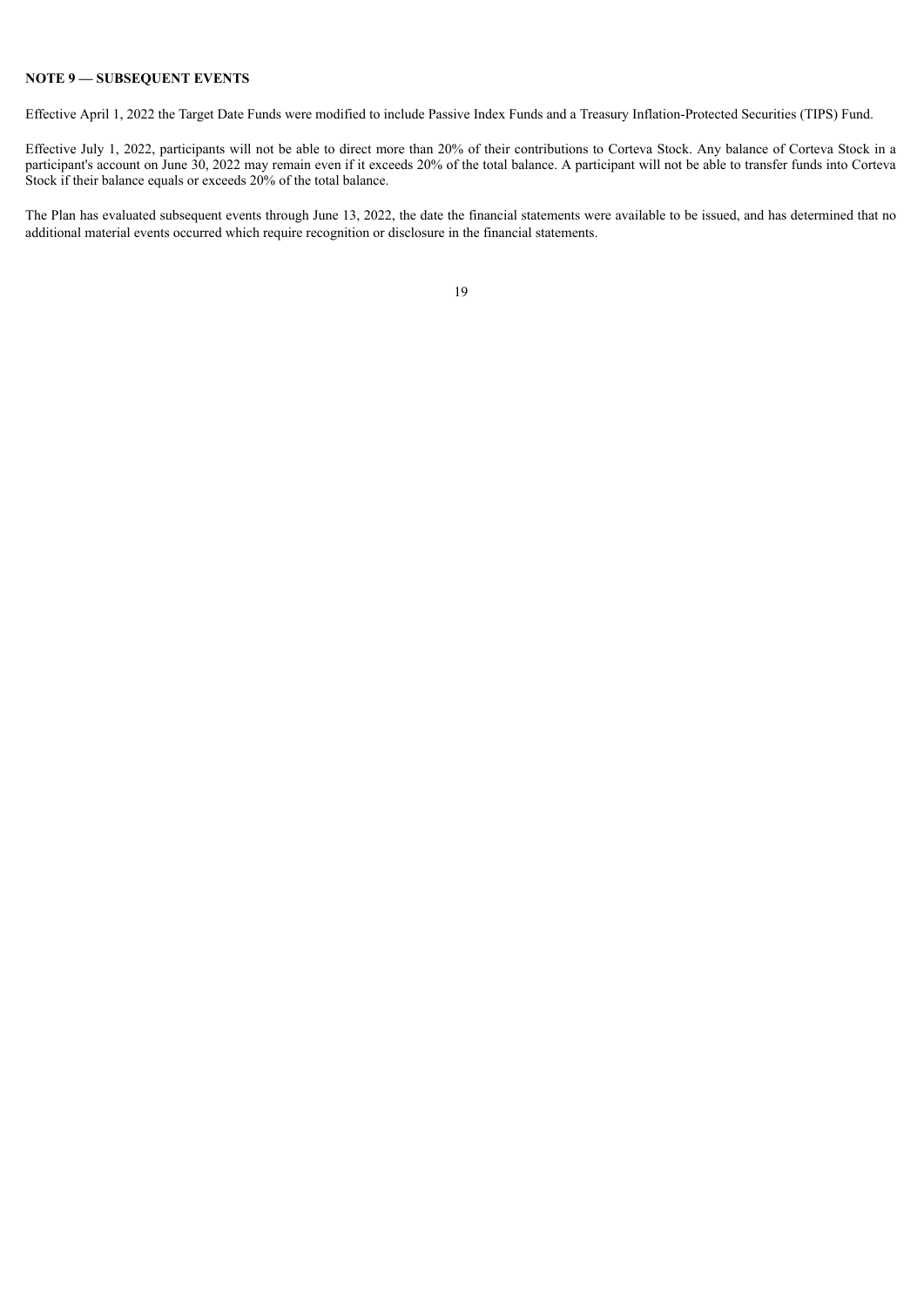## **SUPPLEMENTAL SCHEDULE SCHEDULE OF ASSETS (HELD AT END OF YEAR) AS OF DECEMBER 31, 2021 SCHEDULE H, LINE 4i**

| (a)    | (b)<br><b>Identity of Issue</b>                               | (c)<br><b>Description of Investment</b>                      |            |               | (e)<br><b>Current Value</b> |
|--------|---------------------------------------------------------------|--------------------------------------------------------------|------------|---------------|-----------------------------|
| $\ast$ | Corteva Common Stock                                          | Common stock                                                 | $\ast\ast$ | <sup>\$</sup> | 114,745,461                 |
|        |                                                               |                                                              |            |               |                             |
| $\ast$ | Plan interest in the Corteva Agriscience Defined Contribution |                                                              |            |               |                             |
|        | <b>Plan Master Trust</b>                                      | <b>Master Trust</b>                                          | $**$       |               | 7, 761, 188, 676            |
|        |                                                               |                                                              |            |               |                             |
| $\ast$ | Participant-directed brokerage account                        | Brokerage account                                            | $**$       |               | 91,468,074                  |
|        |                                                               |                                                              |            |               |                             |
| $\ast$ | Notes receivable from participants                            | 4.25% - 6.5% - Maturing from January 2022 -<br>November 2029 | $**$       |               | 19,679,836                  |
|        | <b>Total Assets Held At End of Year</b>                       |                                                              |            |               | 7,987,082,047               |

\* Party-in-interest

<span id="page-21-0"></span>Cost not required for participant-directed investments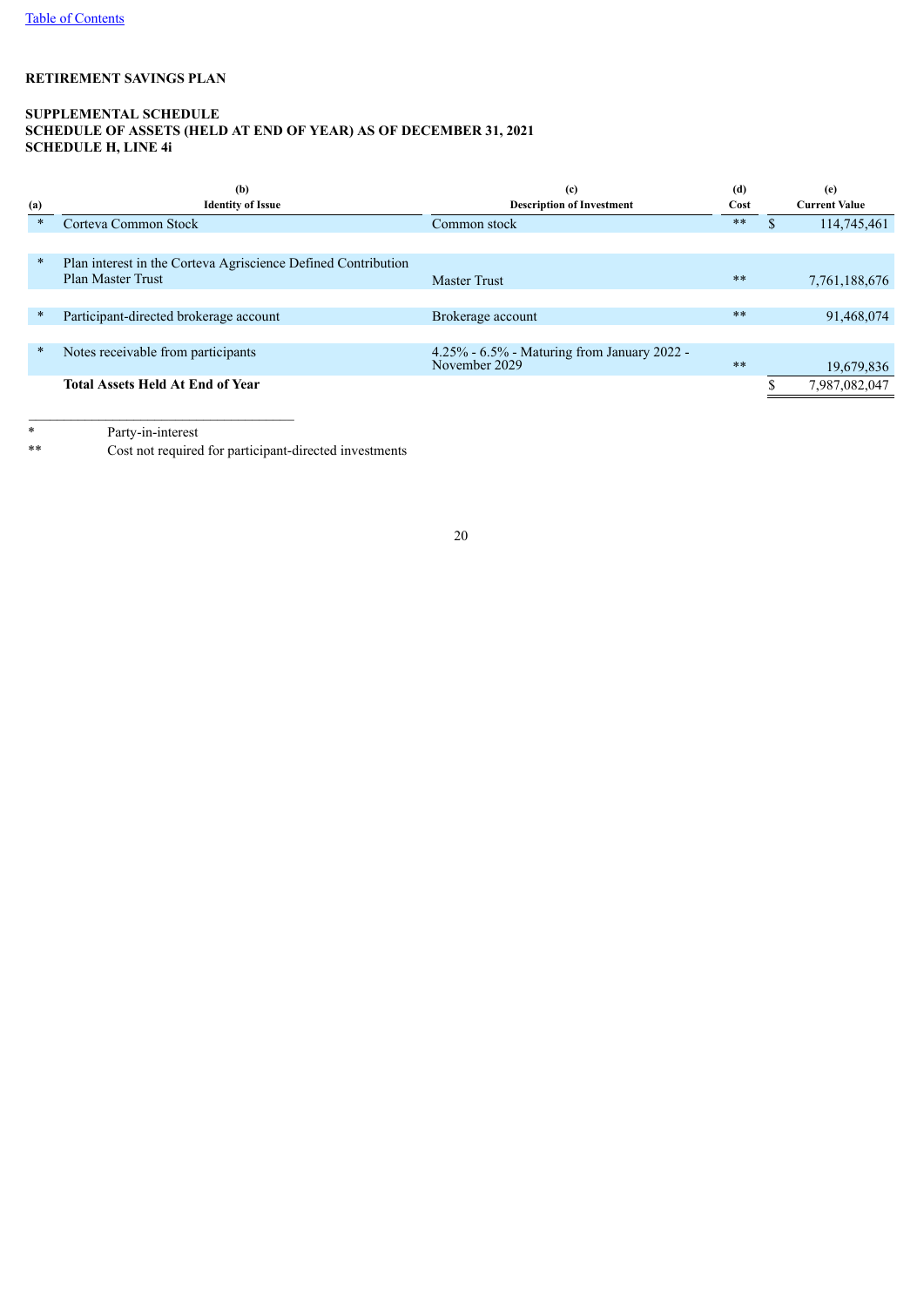## **SUPPLEMENTAL SCHEDULE SCHEDULE OF DELINQUENT PARTICIPANT CONTRIBUTIONS FOR THE YEAR ENDED DECEMBER 31, 2021 SCHEDULE H, LINE 4a**

#### **Totals that Constitute Nonexempt Prohibited Transactions**

| $\blacksquare$<br>Year             | Participant contributions and loan-<br>repayments transferred late to Plan | Contributions not<br>corrected | contributions corrected.<br>. VFCP<br>outside | $\cdot$<br>Contributions pending<br>T T T T T T<br>correc<br>ction in | <b>Total fully</b><br><b>∙VFCP</b> and<br>corrected under '<br>$2002 - 5$<br>DTI |
|------------------------------------|----------------------------------------------------------------------------|--------------------------------|-----------------------------------------------|-----------------------------------------------------------------------|----------------------------------------------------------------------------------|
| $\mathcal{Q}(\mathcal{Q})$<br>ZUZ. | ΓV                                                                         | __                             | $40^{\circ}$                                  | $\overline{\phantom{a}}$                                              |                                                                                  |

<span id="page-22-0"></span>Note: The above contributions were transmitted to the trustee after the date the DOL may determine as the earliest date such contributions reasonably could have been segregated from the employer's general assets. The contributions and earnings were fully corrected in 2022. Corrections were made in accordance with the IRS and DOL procedures.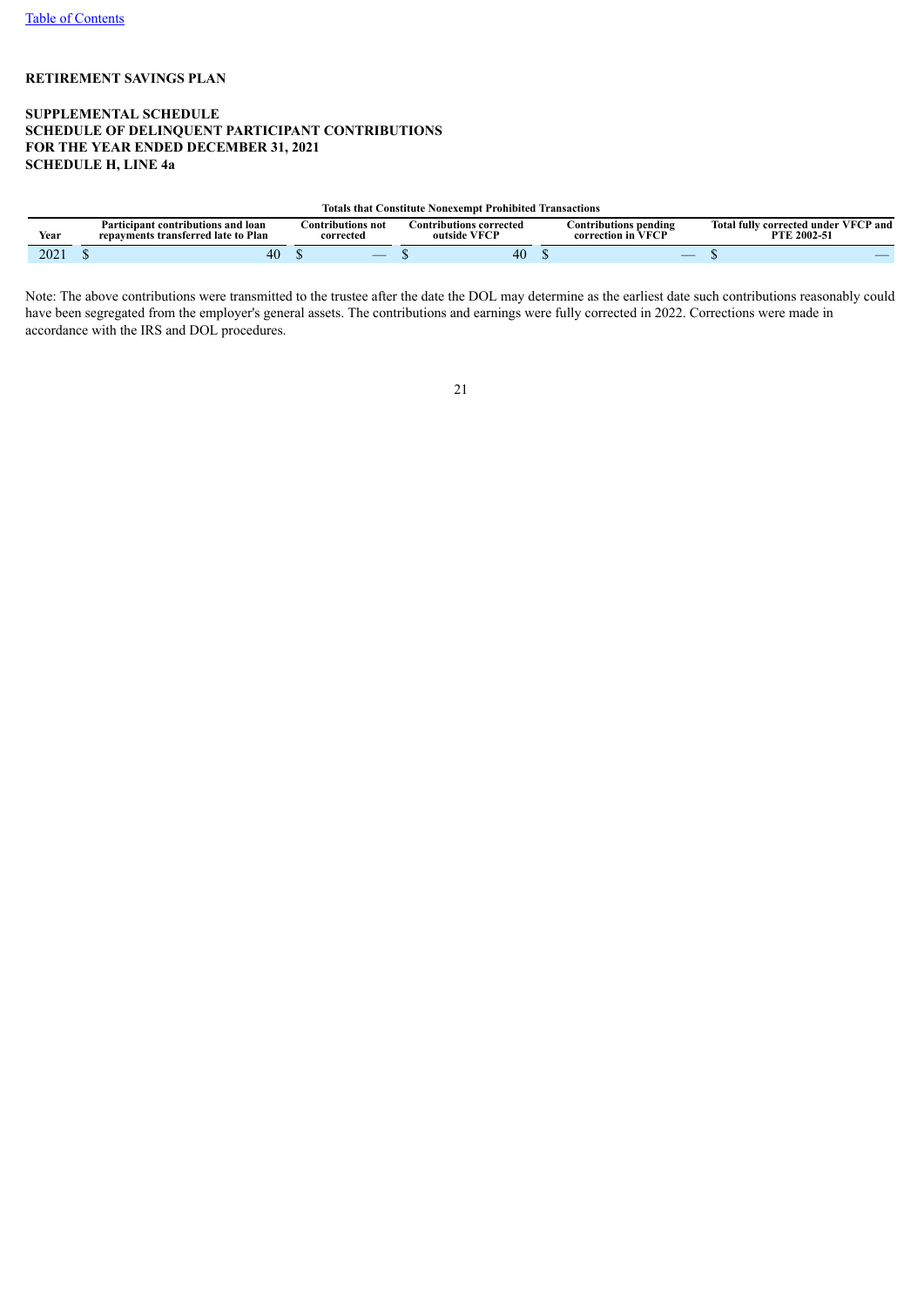## **EXHIBIT INDEX**

<span id="page-23-0"></span>**Exhibit**<br>**Number**<br><u>23.1</u> **Description** [23.1](#page-25-0) Consent of Independent Registered Public Accounting Firm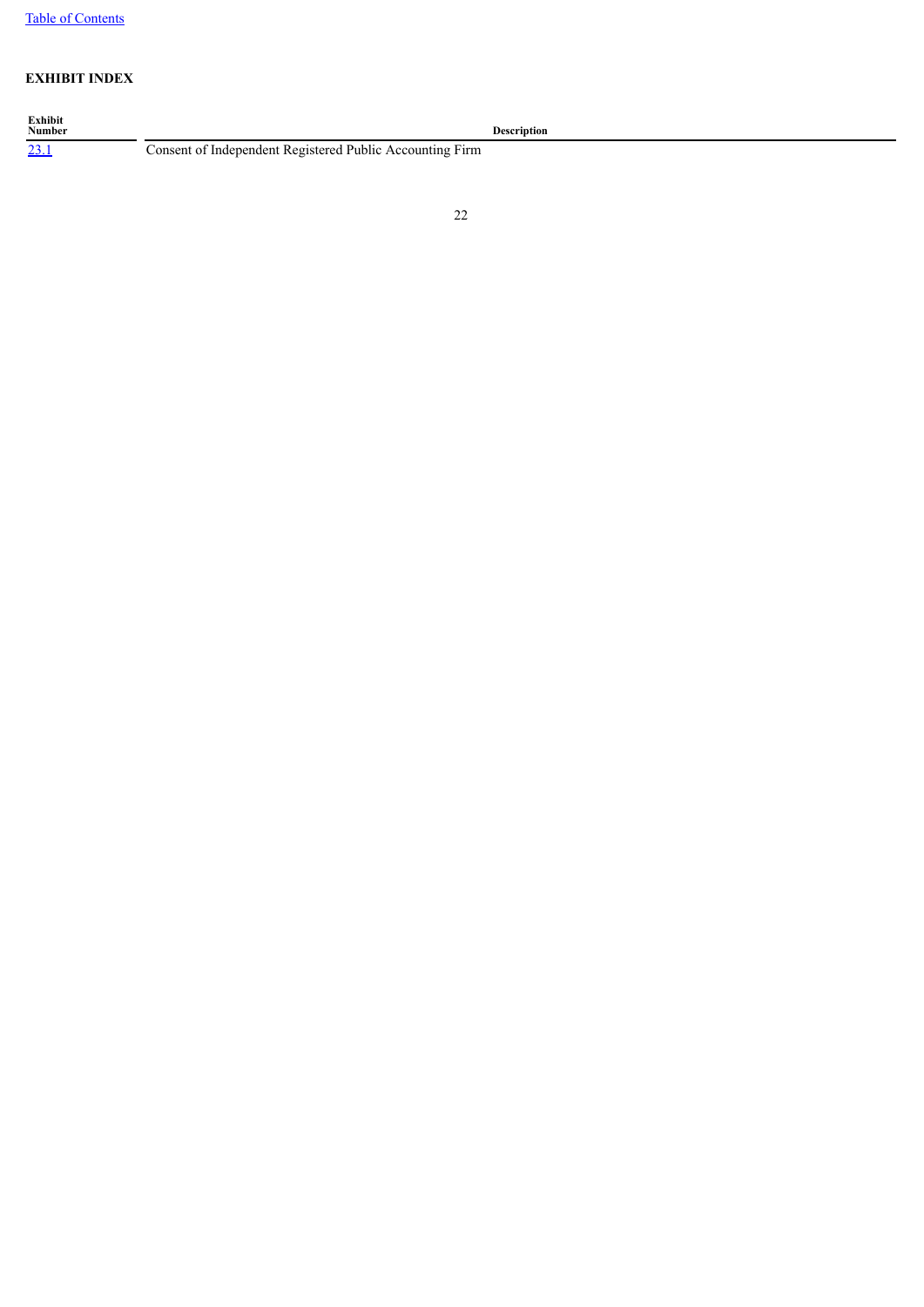## **SIGNATURE**

Pursuant to the requirements of the Securities Exchange Act of 1934, the trustees (or other persons who administer the employee benefit plan) have duly caused this annual report to be signed on its behalf by the undersigned hereunto duly authorized.

Retirement Savings Plan

/s/ Jennifer Sloan Jennifer Sloan Vice President, Total Rewards

June 13, 2022